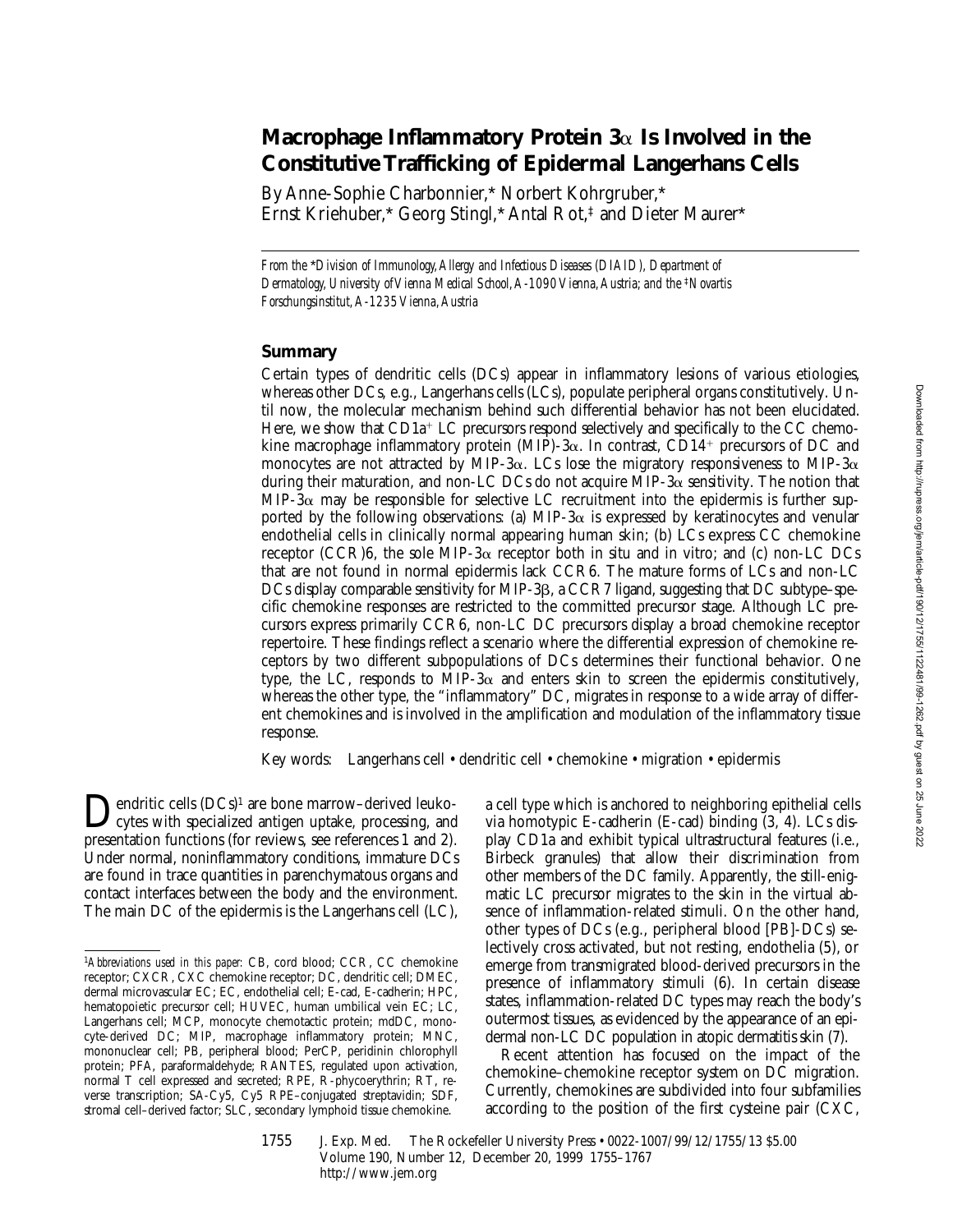CC), the lack of the second and the fourth cysteine (C), or the presence of three spacing amino acids in the first cysteine tandem  $(CX_3Cs)$ ; for reviews, see references 8 and 9). Until now, five and nine receptors have been identified for CXC and CC chemokines, respectively. Monocyte-derived (md)DCs display migratory responsiveness to a broad array of inflammatory CC chemokines, including monocyte chemotactic protein (MCP)-1, MCP-2, and MCP-4; regulated upon activation, normal T cell expressed and secreted (RANTES), macrophage inflammatory protein (MIP)-1 $\alpha$ , MIP-1b, and MIP-5/human CC chemokine 2 (HCC2); macrophage-derived chemokine; and the CXC chemokines IL-8 and stromal cell–derived factor (SDF)-1 $\alpha$  (10– 16). In correlation to this response profile, mdDCs express CC chemokine receptor (CCR)1, CCR2, CCR3, and CCR5, and CXC chemokine receptor (CXCR)1 and CXCR4 (10, 12, 14, 16). Interestingly, DCs generated in vitro from  $CD34^+$  stem cells, but not mdDCs, express CCR6 and migrate in response to MIP-3 $\alpha$ /liver and activation-regulated chemokine (LARC [17, 18]). During terminal maturation, mdDCs and  $CD34<sup>+</sup>$  hematopoietic precursor cell (HPC)-derived DCs acquire responsiveness to MIP-3b/EBV-induced molecule 1 ligand chemokine (ELC) because of the de novo expression of CCR7, a specific receptor for MIP-3 $\beta$  and secondary lymphoid tissue chemokine (SLC [10, 13, 18–21]). In keeping with an important role of CCR7 signaling for the proper function of mature DCs in vivo is the observation that *plt* mice, which lack expression of SLC, have reduced numbers of mature DCs in T cell areas of lymph nodes but, importantly, display an epidermal LC population that is normal in terms of cell numbers and distribution (22).

Based on the above considerations, we asked whether signals governing constitutive DC trafficking are at least partly different from those regulating the influx of DCs into inflammatory sites. To this end, we analyzed the chemokine responsiveness of in vitro–generated LCs and non-LC DCs, as well as of their CD1a<sup>+</sup> and CD14<sup>+</sup> precursors. Furthermore, comparative studies on the chemokine receptor profile of in vitro–generated and ex vivo–isolated LCs, as well as of inflammation-related DCs (i.e., PB-DCs), and the analysis of chemokine expression in normal human skin provided insight into the molecular interactions involved in LC homing.

#### **Materials and Methods**

*mAbs and Recombinant Growth Factors and Chemokines.* FITCconjugated mAbs used were anti-CD1a, anti-CCR5, and anti– B7-2 (PharMingen); anti-CD2 and anti-CD11b (Becton Dickinson); and anti-CD3 (Immunotech). PE-conjugated mAbs included anti-CD14 (Becton Dickinson), anti-CD1a and anti-CXCR4 (PharMingen), and anti-CCR2 and anti-CCR6 (R&D Systems). The peridinin chlorophyll protein (PerCP)-conjugated anti-CD34 and anti-CD3 mAbs were from Becton Dickinson, and anti-CD1a CyChrome was from PharMingen. Biotin-conjugated anti-CCR1 was from R&D Systems. The anti–E-cad mAb (Immunotech) was biotinylated according to standard protocols. The binding of biotinylated mAbs was revealed either by PE- (Becton Dickinson) or Cy5 R-phycoerythrin (RPE)–conjugated streptavidin (SA-Cy5; Dako). Isotype control mAbs included biotinylated, FITC-, PE-, or PerCP-labeled mouse IgG1 or IgG2a (Becton Dickinson). Recombinant human (rh)GM-CSF and IL-4 were from Novartis Forschungsinstitut. rhTNF- $\alpha$  and rhFlt3-ligand (Flt3-L) were obtained from Genzyme and Serotec, respectively. rhMIP-1 $\alpha$ , MIP- $3\alpha$ , MIP-3 $\beta$ , SDF-1 $\alpha$ , RANTES, and MCP-1 were obtained from R&D Systems.

Isolation of CD34<sup>+</sup> HPCs. Cord blood (CB) was obtained according to institutional guidelines.  $CD34<sup>+</sup>$  cells were separated from CB-MNCs by a positive immunoselection procedure (CD34 MultiSort Kit; Miltenyi Biotec). In brief, CB mononuclear cells (MNCs  $[1-2 \times 10^{8}]$ ) were incubated with anti-CD34 mAb–coated paramagnetic microbeads for 30 min at  $4^{\circ}$ C. After several washings, bead-bound  $CD34<sup>+</sup>$  HPCs were isolated on MiniMACS separation columns using a magnet (MiniMACS; Miltenyi Biotec). CD34<sup>+</sup> cells (0.5–1.5  $\times$  10<sup>6</sup>) were recovered at a purity of .95%, as determined by immunostaining with a PerCP-labeled anti-CD34 mAb (clone HPCA-2) recognizing a CD34 epitope distinct from that bound by the mAb used for immunoselection.

*In Vitro Generation of DCs from CD34*1 *HPCs and Isolation of* DC Precursors. CD34<sup>+</sup> HPCs were cultured in RPMI 1640 medium containing 10% FCS (both from GIBCO BRL) supplemented with 200 U/ml GM-CSF, 50 U/ml TNF- $\alpha$ , and 50 ng/ml Flt3-L.  $CD34+$  HPCs were cultured in  $75$ -cm<sup>2</sup> tissue culture flasks (Costar) at a density of  $1-2 \times 10^{4}$ /ml. At day 3 or 4, cell suspensions were split and diluted in fresh RPMI/10% FCS supplemented with GM-CSF and TNF- $\alpha$ . At day 10, cells were collected and resuspended in fresh cytokine-conditioned medium at a density of  $1-2 \times 10^{5}$ /ml, and further cultured until days 12 and/or 14. Where indicated, cells were harvested at day 6 and labeled with anti-CD1a–FITC and anti-CD14–PE. CD1a+CD14– cells (24.6  $\pm$  2.0% of the total population, mean  $\pm$  SEM, *n* = 20) and CD1a<sup>-</sup>CD14<sup>+</sup> cells (36.1  $\pm$  2.2%) were isolated using a FACStarPLUS™ flow cytometer (Becton Dickinson). The purity of the sorted cell populations was always  $>98\%$ . Sorted cells were either used in chemotaxis assays, subjected to lysis and mRNA extraction, or further propagated in the presence of GM-CSF and TNF- $\alpha$  until days 12 and/or 14.

*Isolation and Culture of Epidermal Cells and PB-DCs.* Normal human skin was obtained from patients undergoing plastic surgery upon informed consent. Keratomed split-thickness skin was incubated in dispase (50 U/ml; Collaborative Biomedical Products) for 1 h at  $37^{\circ}$ C, or overnight at  $4^{\circ}$ C. Thereafter, epidermal sheets were peeled off and exposed to trypsin/0.05% EDTA (GIBCO BRL) containing 0.025% DNase 1 (Sigma Chemical Co.) for 15 min at  $37^{\circ}$ C, and cell suspensions were prepared by mechanical agitation. Residual aggregates and cellular debris were removed by filtering and density gradient centrifugation on Lymphoprep (Nycomed Amersham plc). For cell sorting experiments, epidermal cell suspensions were exposed to anti-CD11b/CD2– FITC, anti-CD1a–PE, and anti-CD3–PerCP. After several washings,  $CD1a+CD2-CD3-CD11b-LCs$  and keratinocytes (CD1a<sup>-</sup>  $CD2$ <sup>-</sup>CD3<sup>-</sup>CD11b<sup>-</sup> cells) were isolated using a FACStarPLUS™ flow cytometer. Resulting cell populations were resorted to yield purities of  $>99\%$ . In some experiments, sorted epidermal LCs or LC-enriched epidermal cell suspensions were cultured for the indicated time periods in GM-CSF (200 U/ml)– and TNF- $\alpha$  (50 U/ml)–conditioned RPMI 1640/10% FCS. PB-DCs were prepared as described previously (23, 24). In brief, PB-MNCs from healthy donors were prepared by density gradient centrifugation on Ficoll-Hypaque (Amersham Pharmacia Biotech) and subjected to counter current elutriation centrifugation (JE-6B elutri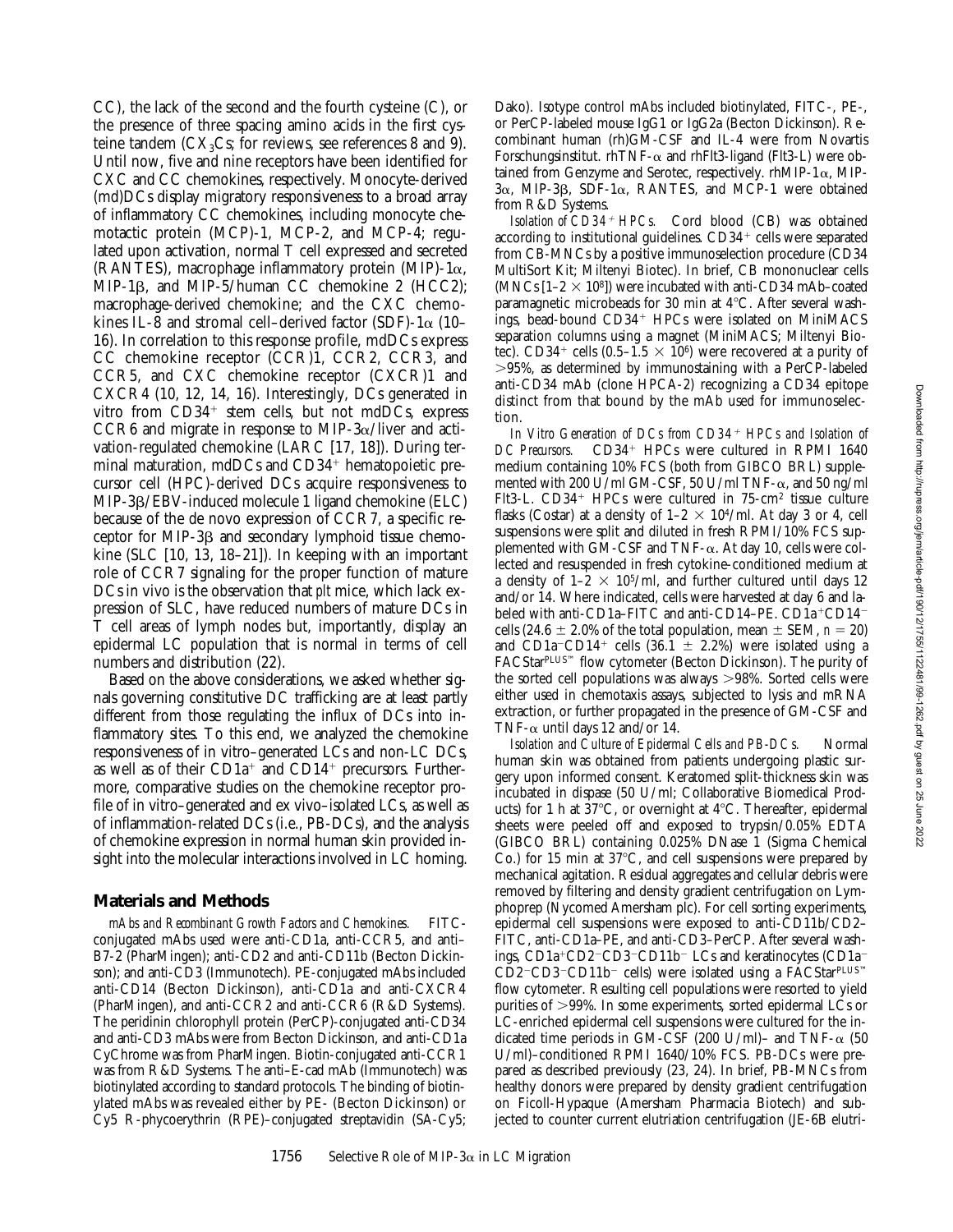ation system; Beckman Instruments [24]). From the resulting cell population, T, B, and NK cells, HPCs, monocytes, and basophils were removed by anti-CD3/CD11b/CD16/CD19/CD34/CD56 immunolabeling and anti–mouse IgG immunomagnetic depletion (MACS; Miltenyi Biotec). PB-DC–enriched cell populations were further reacted with anti-CD11c–FITC, anti-CD13–PE, and anti-CD4-Cy5 mAbs, and CD11c+CD13+CD4+ cells were isolated on a FACStarPLUS™ flow cytometer. Purified CD11c<sup>+</sup> PB-DCs were seeded at a density of  $0.5-1 \times 10^6/\text{ml}$  in 96-well flat-bottomed microtiter plates (Costar) in RPMI 1640/10% AB serum supplemented with GM-CSF (1,000 U/ml) and IL-4 (800 U/ml).

*Isolation and Culture of Dermal Microvascular ECs and Human Umbilical Vein ECs.* Dermal microvascular ECs (DMECs) were isolated from human foreskins according to a protocol approved by the institutional ethics committee. Foreskins were cut into 1-cm2 pieces and exposed to dispase (25 U/ml) for 20 min at  $37^{\circ}$ C. Cells recovered after gentle teasing of the tissue were resuspended in low-serum endothelial cell medium (PromoCell) and plated on dishes coated with fibronectin  $(1 \mu g/ml)$ ; Endogen, Inc.). For passaging, cells were recovered from the dishes by trypsin/0.05% EDTA treatment. Cells were used for further experiments at passage four. Human umbilical vein ECs (HUVECs) were isolated as described previously (25) and passaged in IMDM/20% FCS, streptomycin (100  $\mu$ g/ml), penicillin (100 U/ml), *L*-glutamine (2 mM; all from GIBCO BRL), EC growth factor (50  $\mu$ g/ml; Collaborative Biomedical Products), and heparin (5 U/ml; Sigma

*mRNA Extraction and Reverse Transcription PCR Amplification.* Primary human cells isolated and cultured as described above were lysed at a cell density of  $4 \times 10^6/100$  µl in Tris/lithiumdodecylsulfate (LiDS)-containing buffer (100 mM Tris-HCl, 500 mM LiCl, 10 mM EDTA, 1% LiDS, 5 mM dithiothreitol, pH 8.0) for 5 min at  $4^{\circ}$ C. Poly(A) RNA was isolated using oligo  $(dT)_{25}$ -conjugated Dynabeads (Dynal) according to the manufacturer's recommendations. In brief,  $30 \mu l$  of the Dynabead oligo  $(dT)_{25}$  suspension was added to 100  $\mu$ l cell lysate, and beads were allowed to hybridize with mRNA poly(A) tails for 5 min at room temperature. Bead-bound poly(A) RNA was retrieved using a magnetic particle concentrator (Dynal), and mRNA was eluted for 3 min at  $65^{\circ}$ C in H<sub>2</sub>O. Reverse transcription (RT) of purified mRNA was performed using the avian myeloblastosis virus (AMV) first strand cDNA synthesis kit (Boehringer Mannheim). In brief, eluted mRNA was incubated with 10 mM Tris-HCl, 50 mM KCl, 5 mM  $MgCl<sub>2</sub>$ , 1 mM dNTP, 0.04  $A<sub>260</sub>$  U Oligo $p(dT)_{15}$  primer, 50 U RNase inhibitor, and 20 U AMV reverse transcriptase for 1 h at  $42^{\circ}$ C. Thereafter, the reverse transcriptase was inactivated by heating the reaction mix to  $99^{\circ}C$  for 5 min. PCR amplifications were performed in 50  $\mu$ l reaction buffer (20 mM [NH<sub>4</sub>]<sub>2</sub>SO<sub>4</sub>, 75 mM Tris-HCl, pH 8.8, 0.01% Tween 20, 1.5 mM  $MgCl<sub>2</sub>$ , 0.2 mM of each dNTP, and 2.5 U thermostable DNA polymerase; all from Advanced Biotechnologies Ltd.), and

| Transcript       | Primer sequences $(5'–3')$                           |  |  |  |  |                         |  |  |  |  |  |                                                       |  |                                                                  | Product size |       |
|------------------|------------------------------------------------------|--|--|--|--|-------------------------|--|--|--|--|--|-------------------------------------------------------|--|------------------------------------------------------------------|--------------|-------|
|                  |                                                      |  |  |  |  |                         |  |  |  |  |  |                                                       |  |                                                                  |              | bp    |
| CCR1             | AAG CTT CAG AGA GAA GCC GGG ATG GAA ACT CC (ref. 46) |  |  |  |  |                         |  |  |  |  |  |                                                       |  |                                                                  |              | 1,094 |
|                  |                                                      |  |  |  |  |                         |  |  |  |  |  | CTC GAG CTG AGT CAG AAC CCA GCA GAG AGT TC (ref. 46)  |  |                                                                  |              |       |
| CCR <sub>2</sub> | TGG CTG TGT TTG CTT CTG TC                           |  |  |  |  |                         |  |  |  |  |  |                                                       |  |                                                                  |              | 229   |
|                  | TCT                                                  |  |  |  |  | CAC TGC CCT TAT GCC TCT |  |  |  |  |  |                                                       |  |                                                                  |              |       |
| CCR <sub>3</sub> | AAG CTT CAG GGA GAA GTG AAA TGA CAA CC (ref. 46)     |  |  |  |  |                         |  |  |  |  |  |                                                       |  |                                                                  |              | 1,084 |
|                  |                                                      |  |  |  |  |                         |  |  |  |  |  | CTC GAG CAG ACC TAA AAC ACA ATA GAG AGT TCC (ref. 46) |  |                                                                  |              |       |
| CCR <sub>5</sub> | TTC CCC TAC AAG AAA CTC TC                           |  |  |  |  |                         |  |  |  |  |  |                                                       |  |                                                                  |              | 328   |
|                  | ATT TCC AAA GTC CCA CTG GG                           |  |  |  |  |                         |  |  |  |  |  |                                                       |  |                                                                  |              |       |
| CCR <sub>6</sub> | TTT TTC TGC CCA CAA TGA GCG G                        |  |  |  |  |                         |  |  |  |  |  |                                                       |  |                                                                  |              | 1,217 |
|                  | GCA TAC CTG GCC ATA GAC TTT TTT                      |  |  |  |  |                         |  |  |  |  |  |                                                       |  |                                                                  |              |       |
| CCR <sub>7</sub> | CAT GGA CCT GGG GAA ACC AA                           |  |  |  |  |                         |  |  |  |  |  |                                                       |  |                                                                  |              | 1,174 |
|                  | CTG.                                                 |  |  |  |  | GGA GAG GTC CCT CTA GT  |  |  |  |  |  |                                                       |  |                                                                  |              |       |
| CXCR4            |                                                      |  |  |  |  |                         |  |  |  |  |  |                                                       |  | AAG CTT GGA GAA CCA GCG GTT ACC ATG GAG GGG ATC (ref. 46)        |              | 1,084 |
|                  |                                                      |  |  |  |  |                         |  |  |  |  |  |                                                       |  | CTC GAG CAT CTG TGT TAG CTG GAG TGA AAA CTT GAA GAC TC (ref. 46) |              |       |
| MIP-3 $\alpha$   | CTG TAC CAA GAG TTT GCT CC                           |  |  |  |  |                         |  |  |  |  |  |                                                       |  |                                                                  |              | 254   |
|                  | GCA CAA TAT ATT TCA CCC AAG                          |  |  |  |  |                         |  |  |  |  |  |                                                       |  |                                                                  |              |       |
| $MIP-3\beta$     | TGC CTG TAG TGT TCA CCA                              |  |  |  |  |                         |  |  |  |  |  |                                                       |  |                                                                  |              | 286   |
|                  | CTC.                                                 |  |  |  |  | ACA CTC ACA CAC ACC CC  |  |  |  |  |  |                                                       |  |                                                                  |              |       |
| $\beta$ -actin   | ATC TGG CAC CAC ACC TTC TAC AAT GAG CTG CG *         |  |  |  |  |                         |  |  |  |  |  |                                                       |  |                                                                  |              | 838   |
|                  | CGT CAT ACT CCT GCT TGC TGA TCC ACA TCT GC*          |  |  |  |  |                         |  |  |  |  |  |                                                       |  |                                                                  |              |       |

**Table I.** *Sequences of Primers Used for PCR Amplification of cDNA Derived from Chemokine Receptor/Chemokine Transcripts, and Sizes of Products*

ref., reference.

\*Sequences from Clontech.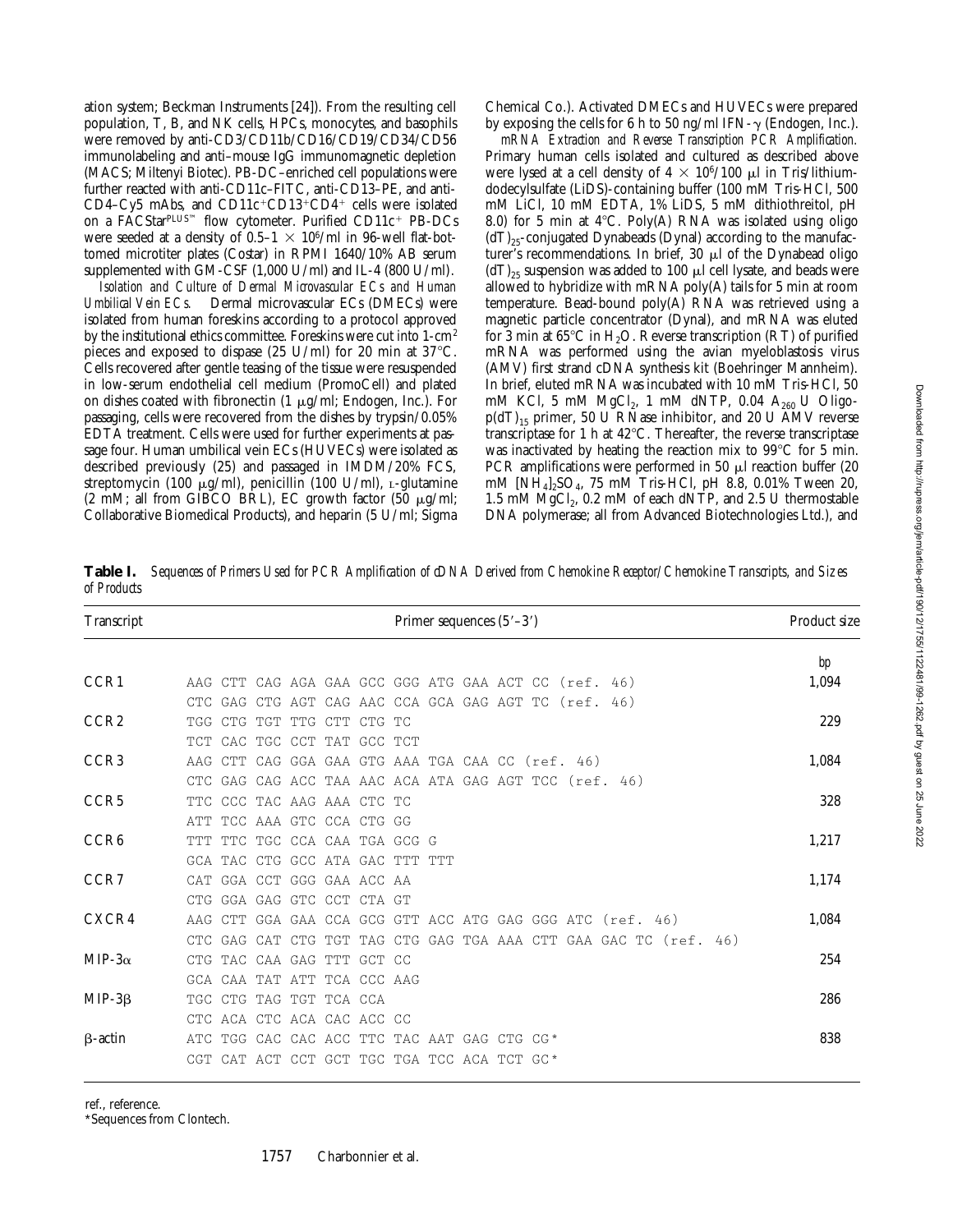20 pM of each primer. Sequences of primer pairs used are given in Table I. cDNA derived from mRNA of 104 cells was used as template for individual PCR reactions. Amplified products were subjected to 2% agarose gel electrophoresis and visualized by ethidium bromide (Sigma Chemical Co.) staining.

*Transwell Insert Chemotaxis Assay.* Chemotaxis assays were performed as described previously (26). Cells, either directly recovered from cultures at the indicated days or FACS® sorted and recultured overnight in GM-CSF/TNF- $\alpha$ –conditioned medium, were washed and resuspended in migration buffer (HBSS [GIBCO BRL], 1 mM CaCl<sub>2</sub>, 0.5 mM MgCl<sub>2</sub>, 0.1% BSA [Sigma] Chemical Co.)] at a density of  $2-3 \times 10^6$  cells/ml. 600 µl of chemokine solution or buffer alone was added to individual wells of 24-well plates (Costar) on ice. Immediately thereafter, Costar transwell devices with  $5-\mu m$  pore size, polyvinylpyrrolidone-free polycarbonate membranes were inserted into the wells, and 100  $\mu$ l cell suspension was layered on top of the membrane. In experiments addressing directional versus random migration, different concentrations of chemokines were placed above and/or below the membrane. Cells were allowed to attach to and transmigrate through the membrane for 2 h at  $37^{\circ}$ C. The fluid phase above the membrane was then removed, transwell inserts were taken out of the wells, and membrane-bound cells were stained with Hemacolor (Merck) for enumeration, or were fixed with 4% paraformaldehyde (PFA; Fluka AG) for 30 min at  $4^{\circ}$ C, washed, and processed for confocal laser scanning analysis as described below. Non–membrane-bound, transmigrated cells were recovered by complete aspiration of the remaining solution in the well. These samples (i.e., 600  $\mu$ l) were pooled with the eluates obtained after two washes of the same well with  $200 \mu$ l HBSS. Complete removal of cells from the wells was checked by light microscopy. 10% of the volume (i.e., 100  $\mu$ l) of individual samples was subjected to cell enumeration on a FACScan™ (Becton Dickinson). Using appropriate forward scatter threshold settings, all cells contained in individual samples were acquired. The number of cells fulfilling the same forward/side scatter criteria as the cells before migration was multiplied by 10 to reveal the absolute number of migrated cells. Cell numbers calculated by this flow cytometry measurement correlated well with those obtained by conventional trypan blue exclusion counting using a hemocytometer (data not shown). Cells recovered from the remaining 9/10 of the samples were double/triple-stained with anti-CD1a– FITC and anti-CD14–PE (cells recovered from 6-d cultures) or with anti-CD1a–FITC, anti-CD11b–PE, and biotinylated anti– E-cad/SA-Cy5 (cells recovered from 12- or 14-d cultures).

*Confocal Laser Scanning Microscopy.* After PFA fixation, cells bound to the transwell membrane were stained with 1  $\mu$ g/ml propidium iodide in PBS/0.001% saponin (both from Sigma Chemical Co.) for 1 h at room temperature. Membranes were then cut out of the transwell inserts, mounted onto slides, and embedded in VectaShield medium (Vector Laboratories). Slides were examined using a confocal laser scanning microscope system (LSM 410; Carl Zeiss, Inc.) equipped with a laser emitting light at 488 nm. Membranes were scanned horizontally by acquiring 32 sections within a depth of 64  $\mu$ m. Vertical images were obtained by three-dimensional transformation of data obtained by horizontal sectioning.

*Boyden-type Microchamber Chemotaxis Assay.* For comparison, cell migration was also evaluated using the microchamber chemotaxis assay (NeuroProbe) as described previously (27). Chemokines were diluted as described above, and  $30 \mu$  of chemokine solution or buffer alone was pipetted into individual wells of the 48-well bottom chamber. Wells were covered with a  $5-\mu m$  pore size, polyvinylpyrrolidone-free polycarbonate membrane and a plate forming the upper compartments. 50  $\mu$ l of cell suspension (10<sup>6</sup>) cells/ml) was placed into the upper compartment of each well. Chambers were incubated for 2 h at  $37^{\circ}$ C, filters were harvested, nonmigrated cells were removed, and the migrated filter-bound cells were stained with Hemacolor. Chemokine-induced cell migration was analyzed by computer-assisted counting (Optomax V; Bestobell Mobrey) of the cells adherent to the bottom side of the

membrane.<br>Flow Cytometry Analysis. For two- or three-color immunolabeling, cells were washed twice in ice-cold PBS and incubated in 50  $\mu$ l PBS containing the appropriate biotin- and/or fluorochrome-labeled mAbs  $(2.5 \mu g/ml$  each) for 30 min on ice. For the detection of cell-bound biotinylated mAbs, cells were further exposed to 1  $\mu$ g/ml SA-PE or SA-Cy5. At least 10,000 cells were analyzed on a FACScan™ (Becton Dickinson). For the detection of intracellular antigens, cells were subjected to fixation and permeabilization after surface immunostaining using a kit according to the manufacturer's recommendations (Fix & Perm; An der Grub Bioresearch).

*Actin Polymerization.* HPC-derived cells were harvested on day 6, washed, and resuspended in migration buffer  $(1 \times 10^6$ cells/ml). After allowing the cells to equilibrate for 15 min at 37°C, buffer only or MIP-1 $\alpha$  at the indicated final concentration was added. After the indicated incubation periods, the reaction was stopped by adding PFA (final concentration 0.1%), and individual samples were incubated for 30 min at  $4^{\circ}$ C. Thereafter, cells were washed and sequentially exposed to anti-CD1a–CyChrome/ anti-CD14–PE and saponin (final concentration 0.1%)/phalloidin– FITC (final dilution 1:5,000; both from Sigma Chemical Co.), and subjected to FACS® analysis.

*Immunohistochemistry.* Normal human skin was removed during elective plastic surgery upon informed consent. The skin samples were snap-frozen in liquid nitrogen–chilled isopentane. Frozen sections were mounted onto glass slides and fixed for 10 min in acetone at room temperature. Thereafter, the slides were kept at  $-20^{\circ}$ C for up to 8 wk, until the staining procedure. For immunostaining, the slides were rehydrated and incubated with the following primary Abs: rabbit anti-MIP-3 $\alpha$ , anti-MIP-3 $\beta$ (Peprotech), and anti-CCR6 (gift of Joshua Farber, National Institutes of Health, Bethesda, MD [28]); monoclonal mouse anti– HLA-DR (Biotest), mouse anti-CCR6, anti–MIP-1a, anti–MIP-1 $\beta$ , and anti-RANTES; and goat anti-SDF-1 $\alpha$  and anti-MCP-1 (all from R&D Systems). The bound primary Abs were detected by sequential incubations with alkaline phosphatase–conjugated goat anti–rabbit, rabbit anti–mouse, or rabbit anti–goat secondary Abs and an alkaline phosphatase–anti-alkaline phosphatase staining kit (Dako), according to the manufacturer's instructions. To control the specificity of Ab binding, rabbit, goat, and mouse Ig and IgG control Abs (Dako) were used at equimolar concentrations. Each immunostaining protocol was performed on skin from at least three different donors.

## **Results and Discussion**

*LCs and Non-LC DC Precursors Respond to Different Sets of Chemokines.* In a first series of experiments, we investigated whether chemokines can induce the migration of welldefined DC types and their precursors in a selective manner. As a model system, we used the cellular progeny of  $GM-CSF/TNF-\alpha-stimulated CD34^+ HPCs. Under these$ culture conditions, virtually nonoverlapping  $CD1a^+$  and  $CD14<sup>+</sup>$  cell subsets appear around day 6. Until day 12, they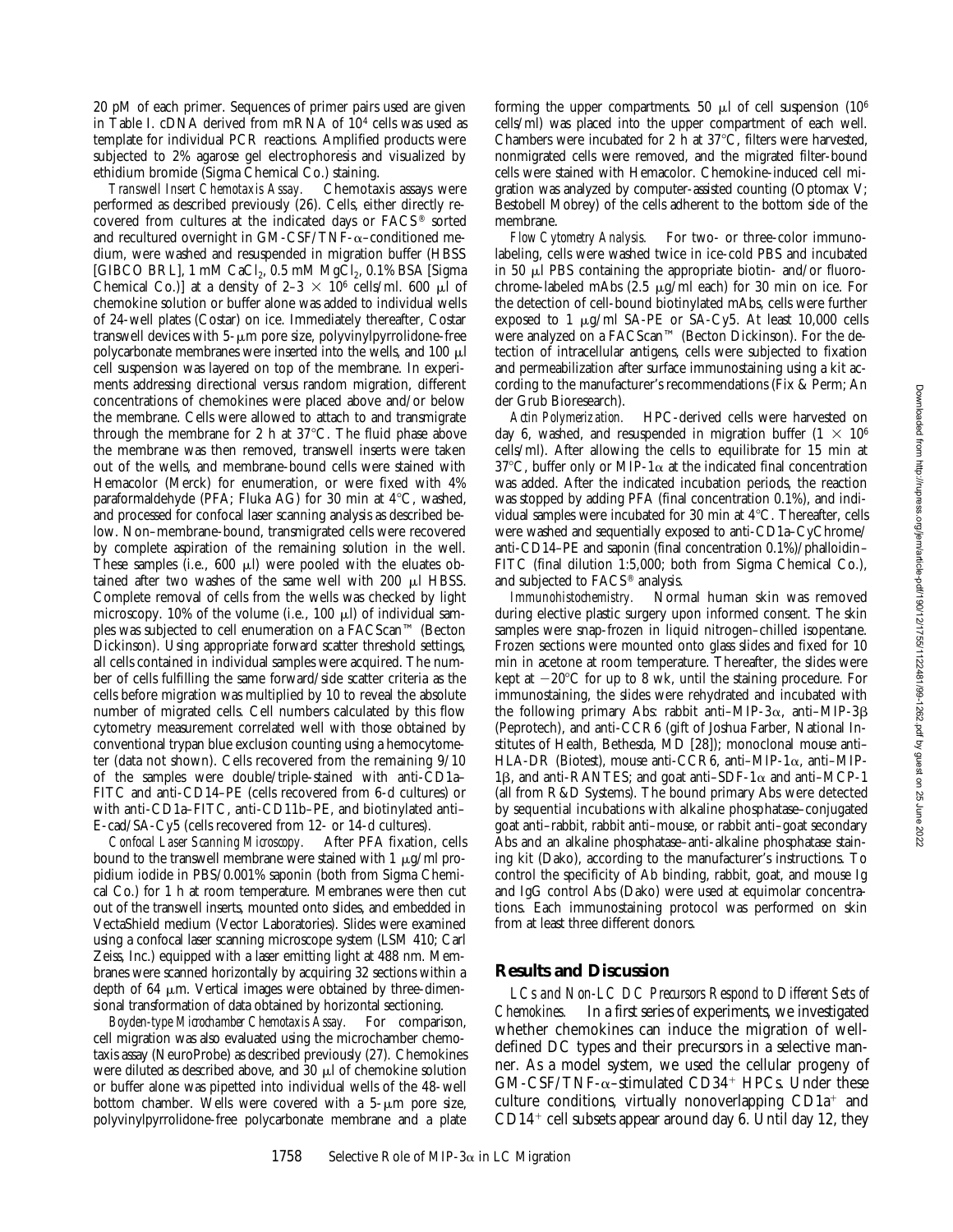develop into E-cad+CD11b<sup>-</sup>CD1a<sup>+</sup> LCs and E-cad<sup>-</sup>  $CD11b+CD1a<sup>+</sup>$  non-LC DCs, respectively (29; data not shown). Chemokines that have been found to induce the migration of bulk DC populations of various maturational stages and lineages (i.e.,  $MIP-1\alpha$ , RANTES,  $MIP-3\alpha$ , MIP-3 $\beta$ , MCP-1, and SDF-1 $\alpha$ ) were tested. Fig. 1 shows that, on the basis of their chemokine response pattern,  $CD1a<sup>+</sup>$  LCs and CD14<sup>+</sup> non-LC DC progenitors are functionally diverse cell populations. Most importantly, MIP- $3\alpha$ , a cytokine with chemotactic activity for  $CD34<sup>+</sup>$  HPCderived DCs, but not mdDCs (18), attracted almost exclusively  $CD1a^+$  LC precursors (Fig. 1 A). The maximal MIP-3 $\alpha$ –induced response measured for CD14<sup>+</sup> cells and for the residual, presumably poorly differentiated,  $CD14$ <sup>-</sup>  $CD1a^-$  cell population was at least threefold lower and only occurred at an MIP-3 $\alpha$  concentration 100-fold higher than that needed to achieve a similar migratory response with  $CD1a<sup>+</sup>$  LC precursors (Fig. 1 A). We also confirmed, by a checkerboard assay, that the  $CD1a^+$  LC precursors, as well the few CD14<sup>+</sup> cells that were attracted by MIP-3 $\alpha$ , migrated in a directional rather than a random fashion (data not shown).

In addition to being a selective chemoattractant for LC precursors, MIP-3 $\alpha$  was the only chemokine in the panel

 $\overline{2}$ B A CD1a+CD14migrated cells (% of input) CD14+CD1a 15 CD14-CD1a-10  $\mathfrak{p}$ 5  $100 - 1000$  $100$  $10$ 10 MCP-1 (ng/ml)  $MIP-3\alpha$  (ng/ml)  $\overline{2}$ 20  $\mathbf c$ D migrated cells (% of input) 15 15 10 10 5  $\theta$  $10$ 100 1000  $100$ 1000 10  $SDF-1\alpha$ (ng/ml)  $MIP-3\beta$  (ng/ml)

**Figure 1.** Chemotactic response of LC and non-LC DC precursors generated in vitro from CD34+ HPCs. CB-derived HPCs were stimulated for 6 d with GM-CSF/TNF- $\alpha$  and then studied in the transwell chemotaxis assay. MIP-3 $\alpha$  (A), MCP-1 (B), SDF-1 $\alpha$  (C), or MIP-3 $\beta$  (D) was placed in individual wells of 24-well plates, transwell devices were inserted, and cell suspensions were layered into the transwell inserts. After 2 h at  $37^{\circ}$ C, the cells that transmigrated into the lower compartment were harvested, stained with anti-CD1a–FITC and anti-CD14–PE, and subjected to FACS® analysis. Results are given as the number of transmigrated cells in percentage of the input cell number of individual subpopulations (CD1a+CD14-, filled circles; CD14+CD1a-, open squares; CD14<sup>-</sup>CD1a<sup>-</sup>, open triangles). Mean  $\pm$  SEM values obtained in three different experiments are shown.

tested that induced potent and efficacious migratory responses of these cells. LC precursors responded only weakly to SDF-1 $\alpha$  and MIP-3 $\beta$  (Fig. 1, C and D), and did not migrate at all in response to MCP-1, which, in contrast, attracted some CD14<sup>+</sup> non-LC DC precursors (Fig. 1 B). Another chemoattraction profile was observed for the  $CD14<sup>-</sup>$  $CD1a^-$  cell population. As seen previously with HSCs, these cells were attracted by SDF-1 $\alpha$  (Fig. 1 C [30]) and responded to MCP-1 (Fig. 1 B), but not to MIP-3 $\alpha$  or MIP-3 $\beta$  (Fig. 1, A and D). As shown in Fig. 2 A, MIP-1 $\alpha$ failed to induce migration of day  $6 \text{ CD}34^+ \text{ HPC-derived}$ DC precursors. The apparent lack of migratory response to this chemokine was surprising, since day 6 DC precursors express CCR1 and CCR5, both of which are receptors for MIP-1 $\alpha$  (see below). The transwell migration assay used allows only the analysis of cells that have passed the membrane and detached into the lower chamber, whereas the cells that remain membrane bound escape detection. To control for the cells adherent to the lower side of the membrane, we also tested MIP-1 $\alpha$  in the Boyden-type chamber assay, which detects the migrated, membrane-bound cells only. The direct comparison of the results obtained in these two migration assays, plus the analysis of the transwell mem-



**Figure 2.** MIP-1 $\alpha$  and MIP-3 $\alpha$  elicit different migratory and/or adhesive responses in  $CD34^+$  HPC-derived LC and  $D\tilde{C}$  precursors. Results shown in A and B were obtained using the transwell chemotaxis assay and the 48-well Boyden-type chamber chemotaxis assay, respectively. For both assays, day 6 LC and/or DC precursors were harvested and tested for their migratory responses to MIP-1 $\alpha$  (filled circles), MIP-3 $\alpha$  (open squares), and  $\overline{MIP}$ -3 $\beta$  (open triangles). Mean percentages ( $\pm$  SEM) of migrated and detached (A;  $n = 3$ ) and migrated, membrane-bound cells (B;  $n = 2$ ) are shown. (C) Representative vertical sections through  $5-\mu m$  pore size membranes used in the transwell chemotaxis assay. The assays were performed using the indicated stimuli (MIP-1 $\alpha$  at 100 ng/ml, MIP-3 $\alpha$  at 1  $\mu$ g/ml, and the combination of both), or buffer alone. Membrane-bound cells were fixed and labeled, and membranes were subjected to confocal laser scanning microscopy. Broken lines denote the position of the membrane.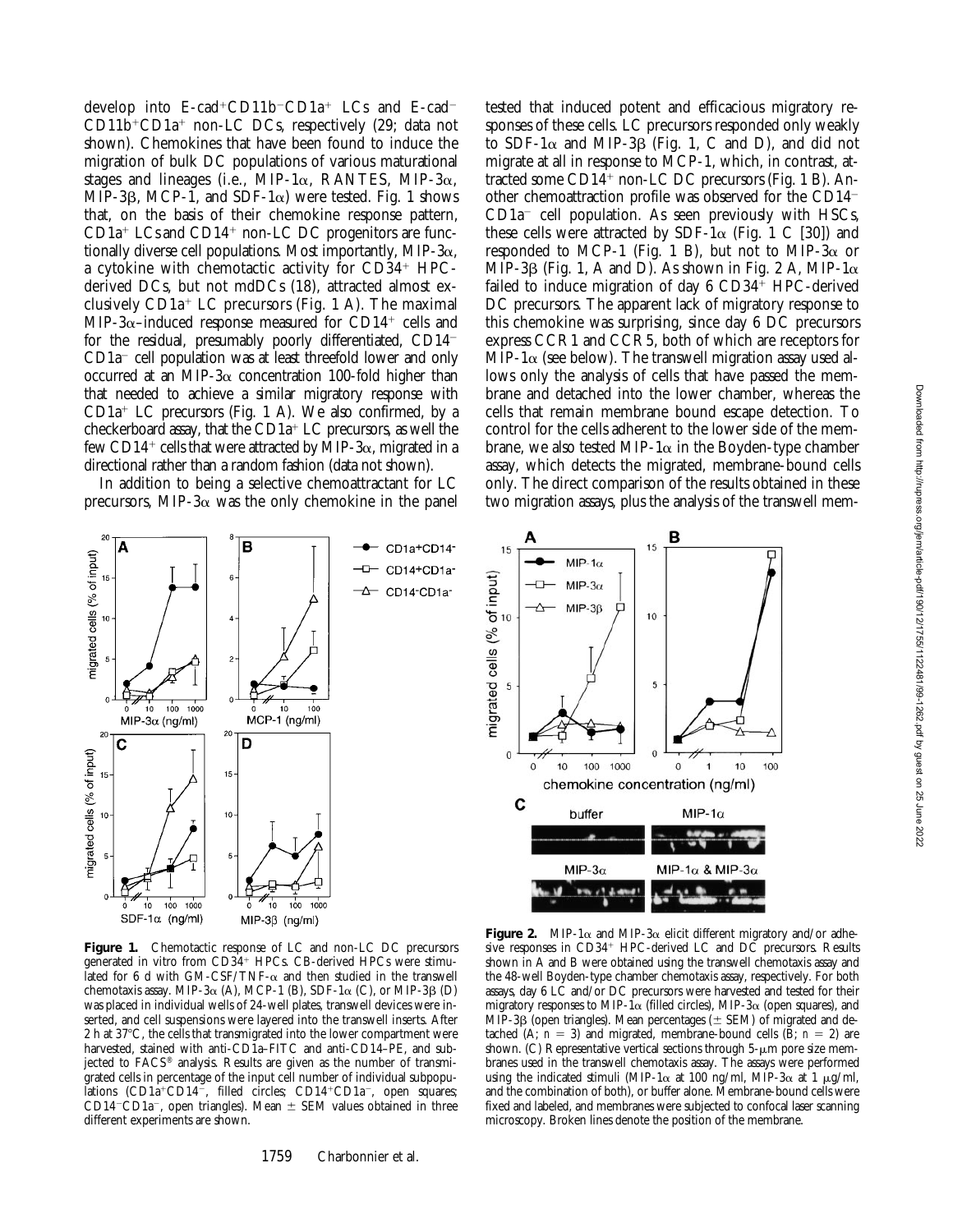cells

migrated membrane-bound

ò

100

CD1a+CD14

CD14+CD1a-CD1a-CD14-

40

0  $MIP-3\alpha$  (ng/ml) 1000

C

60

input)

 $\overline{\sigma}$ se

B

CD<sub>1a+</sub>

 $CD14+$ 

ᇚ

A

딮

1000

20

time of MIP-1 $\alpha$  stimulation (seconds)

otal migrated cells (% of input)

15

10

5

 $\Delta$ 

 $\mathbf 2$ 

F-actin response

 $\Omega$ 

100

branes by confocal microscopy, showed that MIP-1 $\alpha$  was eliciting migratory and/or adhesive responses in  $CD34<sup>+</sup>$ HPC-derived DC precursors that were different from those induced by MIP-3 $\alpha$  (Fig. 2, A and B). In both the transwell and the Boyden-type assay, the cells that had been attracted by MIP-1 $\alpha$  remained adherent to the membrane (Fig. 2, B and C). In contrast, the cells that had responded to MIP-3 $\alpha$  detached from the lower side of the membrane in the transwell system (Fig. 2 A) and remained membrane bound only in the Boyden-type assay (Fig. 2 B). The proadhesive effect of MIP-1 $\alpha$  was pronounced also when an additional migration-inducing stimulus (e.g., MIP-3 $\alpha$ ) was provided at the same time (Fig. 2 C).

To better characterize the cell populations that respond to chemokines by adhesion versus transmigration,  $CD1a^+$ and CD14<sup>+</sup> DC precursor subsets were flow sorted on day 6, recultured overnight, and then tested in the transwell chemotaxis assay. In concordance with our results obtained with nonsorted DC precursor subsets, MIP-3a induced vigorous transmigration of sorted  $CD1a^+$  LC, but not of  $CD14<sup>+</sup>$  non-LC DC precursors (Fig. 3 A). The enumeration of cells that migrated but did not detach from the transwell membranes revealed that only a minor part of the migrated  $CD1a<sup>+</sup> LC$  precursors remained membrane bound, and that only very few  $CD14^+$  cells adhered to the filters in response to MIP-3 $\alpha$  (Fig. 3 B). The argument that LC, rather than non-LC DC precursors, are the main MIP- $3\alpha$ –responsive cell population was further corroborated in the Boyden-type microchamber chemotaxis assay using flow-sorted  $CD1a^+$  and  $CD14^+$  DC precursors (data not shown). In another series of experiments, we used the same experimental set-up to study MIP-1 $\alpha$ –induced migration of isolated DC precursors. However, unlike their nonsorted founder population, neither of the two sorted DC precursor subsets significantly migrated to MIP-1 $\alpha$  either in the transwell or in the Boyden-type microchamber chemotaxis assay (data not shown). The reason for this discrepancy is not currently understood, but may be due to desensitization of MIP-1 $\alpha$  receptors by chemokines (3, 4, 21) released after the sorting procedure. To still be able to identify the principal MIP-1 $\alpha$ –responsive DC precursor, we measured MIP-1 $\alpha$ –induced actin polymerization, a cellular event occurring early after chemokine receptor triggering (8). As revealed by filamentous (F)-actin and mAb co-staining experiments performed on nonsorted day 6 DC progenitor subsets,  $CD14+$  non-LC DC precursors and, to a lesser extent,  $CD1a$ <sup>-</sup> $CD14$ <sup>-</sup> cells, but no  $CD1a$ <sup>+</sup> LC precursors, responded to MIP-1 $\alpha$  (Fig. 3 C). In summary, our cumulative data indicate that MIP-1 $\alpha$  (Fig. 2) and RANTES (not shown), which act on the same set of receptors, induce non-LC DCs rather than LC precursors to migrate and to firmly adhere to the substratum. It is possible that the differential responses of defined DC precursors to MIP-3 $\alpha$  and MIP-1 $\alpha$  may be important for the finetuning of migration- versus adhesion-dependent immobilization and, as a result, for the correct localization of the various types of DCs in the tissues.

*LCs and Non-LC DCs Do Not Respond to Chemokines*

**Figure 3.** Differential responses of LC and non-LC DC precursors to  $\text{MIP-3}\alpha$  and MIP-1 $\alpha$ . (A and B) MIP-3 $\alpha$  induces migration of LC but not non-LC DC precursors. Day 6 CD1a+CD14<sup>-</sup> and CD14+CD1a<sup>-</sup> DC precursors were flow sorted, recultured overnight in GM-CSF/  $TNF-\alpha$ –supplemented medium, and thereafter subjected to the transwell chemotaxis assay. MIP-3 $\alpha$  or buffer only was placed in individual wells of 24-well plates, transwell devices were inserted, and cell suspensions were layered into the transwell inserts. After 2 h at 37°C, migrated cells that detached into the lower compartment and migrated cells that remained membrane bound were counted. (A) Mean percentages ( $\pm$  SD; *n* = 2) of all migrated cells (detached plus membrane bound); (B) mean percentages  $(\pm S\overline{D}; n = 2)$  of migrated, membrane-bound cells; CD1a+CD14<sup>-</sup>, filled circles; CD14+CD1a<sup>-</sup>, open squares. (C) MIP-1 $\alpha$  mediates rapid actin polymerization in non-LC DC but not LC precursors. Cells were incubated for the indicated time periods in the presence or absence of 100 ng/ml MIP-1 $\alpha$ . Cells were fixed with PFA, exposed to anti-CD1a–CyChrome/ anti-CD14–PE, and F-actin was stained by an incubation with saponin/ phalloidin–FITC. The F-actin response (y-axis) of individual cell populations is given as the ratio of the mean phalloidin-FITC fluorescence intensity in the presence of MIP-1 $\alpha$  over the mean phalloidin-FITC fluorescence intensity in its absence. X-axis, elapsed time;  $CD1a^+CD14^-$  LC precursors, filled circles; CD14+CD1a<sup>-</sup> non-LC DC precursors, open squares; CD1a<sup>-</sup>CD14<sup>-</sup> cells, open triangles. Mean  $\pm$  SD values obtained in two different experiments.

*That Attract Their Precursors, but Both Respond to MIP-3*b*.* When we compared the effect of chemokines on the migration of E-cad<sup>+</sup>CD11b<sup>-</sup>CD1a<sup>+</sup> LCs and of E-cad<sup>-</sup>  $CD11b^+CD1a^+$  non-LC DCs between days 12 and 14, we observed that neither of the DC types responded to MIP-3 $\alpha$ (Fig. 4 A). In fact, it appears that LCs have completely lost the MIP-3 $\alpha$  reactivity characteristic of their precursor stage, and that the non-LC DCs did not acquire responsiveness to MIP-3 $\alpha$ . The finding of a selective but transient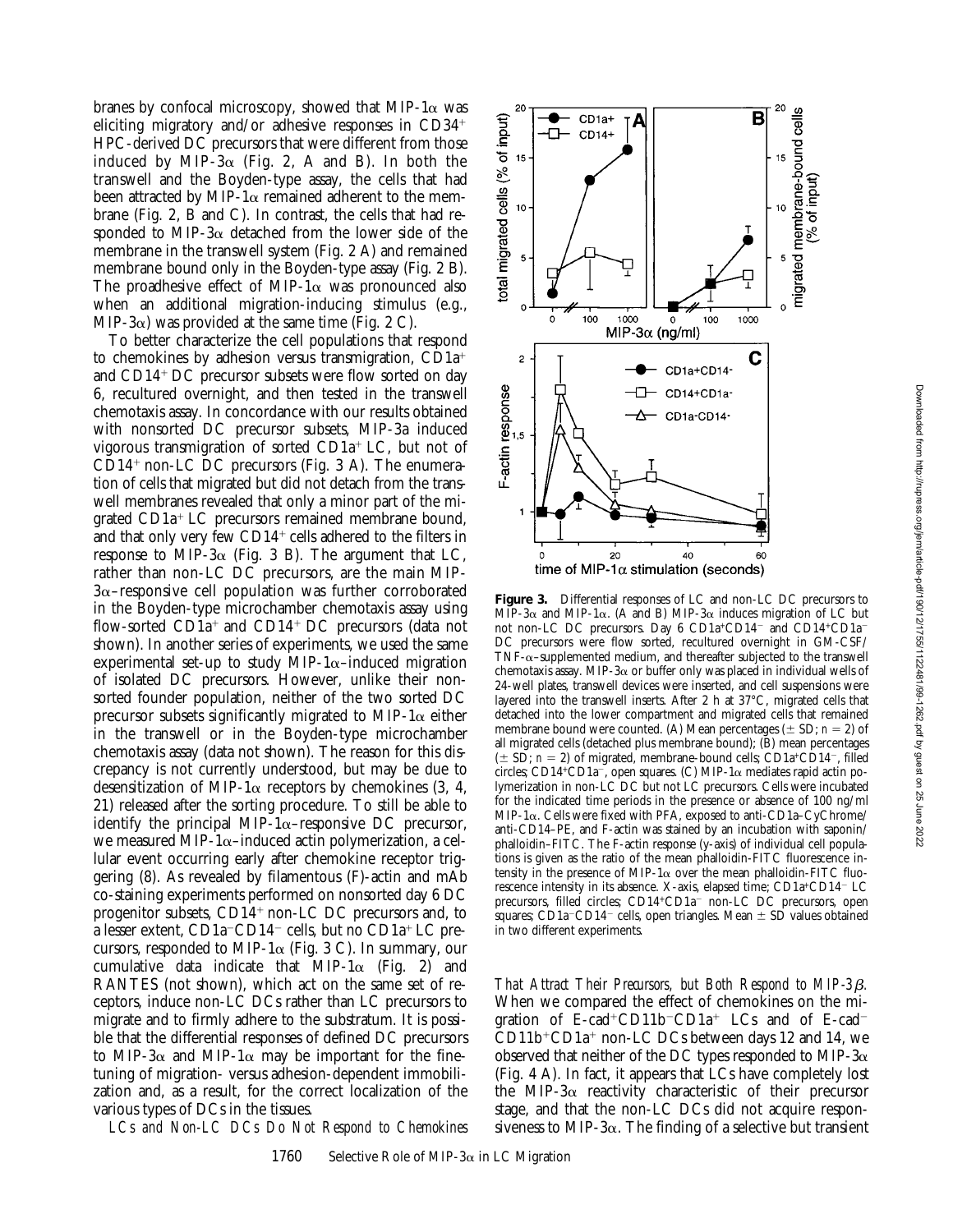

**Figure 4.** Chemotactic response of LCs and non-LC DCs generated in vitro from CD34<sup>+</sup> HPCs. CB-derived HPCs were stimulated for 12 or 14 d with GM-CSF/TNF- $\alpha$  and then studied in the transwell chemotaxis assay. MIP-3 $\alpha$  (A), SDF-1 $\alpha$  (B), or MIP-3 $\beta$  (C) was placed in individual wells of 24-well plates, transwell devices were inserted, and cell suspensions were layered into the transwell inserts. After 2 h at  $37^{\circ}$ C, the cells that transmigrated into the lower compartment were harvested and stained with anti-CD1a–FITC, anti-CD11b–PE, and biotinylated anti-E-cad, followed by SA-Cy5. Results are given as the number of transmigrated LCs and non-LC DCs in percentage of the input cell number of each DC subpopulation (LCs: E-cad+CD11b<sup>-</sup>CD1a<sup>+</sup>, filled circles; non-LC DCs: E-cad<sup>-</sup>CD11b+CD1a+, open squares) at day 12 (broken lines) and day 14 (solid lines). Mean  $\pm$  SEM values obtained in three different

involvement of MIP-3 $\alpha$  in the migration of defined LC precursors, but not of monocyte-related DC/DC precursors (Fig. 1 A and Fig. 4 A), together with the observation of a temporary appearance of MIP-3 $\alpha$ –responsive cells in bulk progenies of cytokine-stimulated  $CD34<sup>+</sup>$  HPCs (18), suggests that MIP-3 $\alpha$  could have a specific role in guiding LC precursors to their correct anatomical location in vivo. The refractory state for chemokine-induced migration seen at day 12 of the cultures (Fig. 4, A–C) lasts for only a short time period, since at day 14 the LC/DC progeny displayed pronounced migratory responses to MIP-3 $\beta$  (Fig. 4 C). Data presented in Fig. 4 C also show that day 14 LCs and non-LC DCs display quantitatively comparable chemotactic responses to MIP-3 $\beta$ . Thus, DCs show subtype-restricted chemokine responses at the committed precursor stage only.

*LCs Display a Restricted Set of Chemokine Receptors.* To see (a) whether a correlation exists between the chemokine expression pattern and the migratory properties of different types of DCs, and (b) whether our findings are relevant to the in vivo situation, we analyzed the chemokine receptor profile of in vitro–generated LCs and freshly isolated epidermal LCs. As shown in Fig. 5 B, epidermal LCs express mRNAs encoding CCR6, CCR7, and CXCR4, which are the receptors for MIP-3 $\alpha$ , MIP-3 $\beta$ /SLC, and SDF-1, respectively. In contrast, these cells are virtually devoid of CCR1, CCR3, and CCR5 transcripts, and express only limited amounts of CCR2 mRNA. Although a similarly restricted set of chemokine receptor mRNAs was expressed by in vitro–generated LCs (Fig. 5 A), other types of imma-



experiments are shown. **Figure 5.** RT-PCR analysis of transcripts encoding chemokine receptors in different DC types generated in vitro and purified ex vivo. cDNAs from the following cell populations were prepared and subjected to PCR: (A) in vitro–generated LCs, derived from flow-sorted  $CD1a^+$  LC precursors of 6-d-old CD34<sup>+</sup> HPC cultures, analyzed on day 12; (B) epidermal LCs, freshly isolated from skin and purified by  $FAC\check{S}^{\circ}$ ; (C) flow-sorted epidermal LCs cultured for 48 h in the presence of  $GM-CSF/TNF-\alpha$ ; (D) bulk progeny of GM-CSF/TNF- $\alpha$ –stimulated CD34<sup>+</sup> HPCs at day 6; (E) freshly isolated CD11 $c$ <sup>+</sup> PB-DCs. RT, reverse transcription of mRNA; M, molecular size markers. For primer sequences, see Table I.

ture DCs and DC precursors, i.e., the progeny of cytokinestimulated  $CD34<sup>+</sup>$  HPCs at day 6 (Fig. 5 D), blood DCs (Fig. 5 E), and monocyte and/or mdDCs (10, 13, 31), express mRNA for a wide array of different chemokine receptors, including CCR1, CCR2, CCR3, CCR5, and CXCR4. These two different patterns were mirrored by the FACS® data of chemokine receptor expression on the surface of in vitro–generated LC versus non-LC DC precursors (Fig. 6 A). CCR6 was the only chemokine receptor among those studied that was present on the surface of  $CD1a^+$ LC precursors (Fig. 6 A). Curiously, CXCR4 was not detected on the surface of these cells, but was found in their cytoplasm (Fig.  $6$  A; data not shown). In contrast, CD14<sup>+</sup> DC precursors expressed several chemokine receptors, including CCR1 and CCR5, thus suggesting that the migratory responses to MIP-1 $\alpha$  seen in Fig. 2 are indeed confined to this subset.

Immunohistochemistry using both mouse and rabbit Abs demonstrated strong in situ CCR6 expression by dendritic epidermal cells of normal human skin (Fig. 6 B; data not shown). In serial sections, these cells were weakly HLA- $DR^+$ , and thus represent LCs in their nonactivated state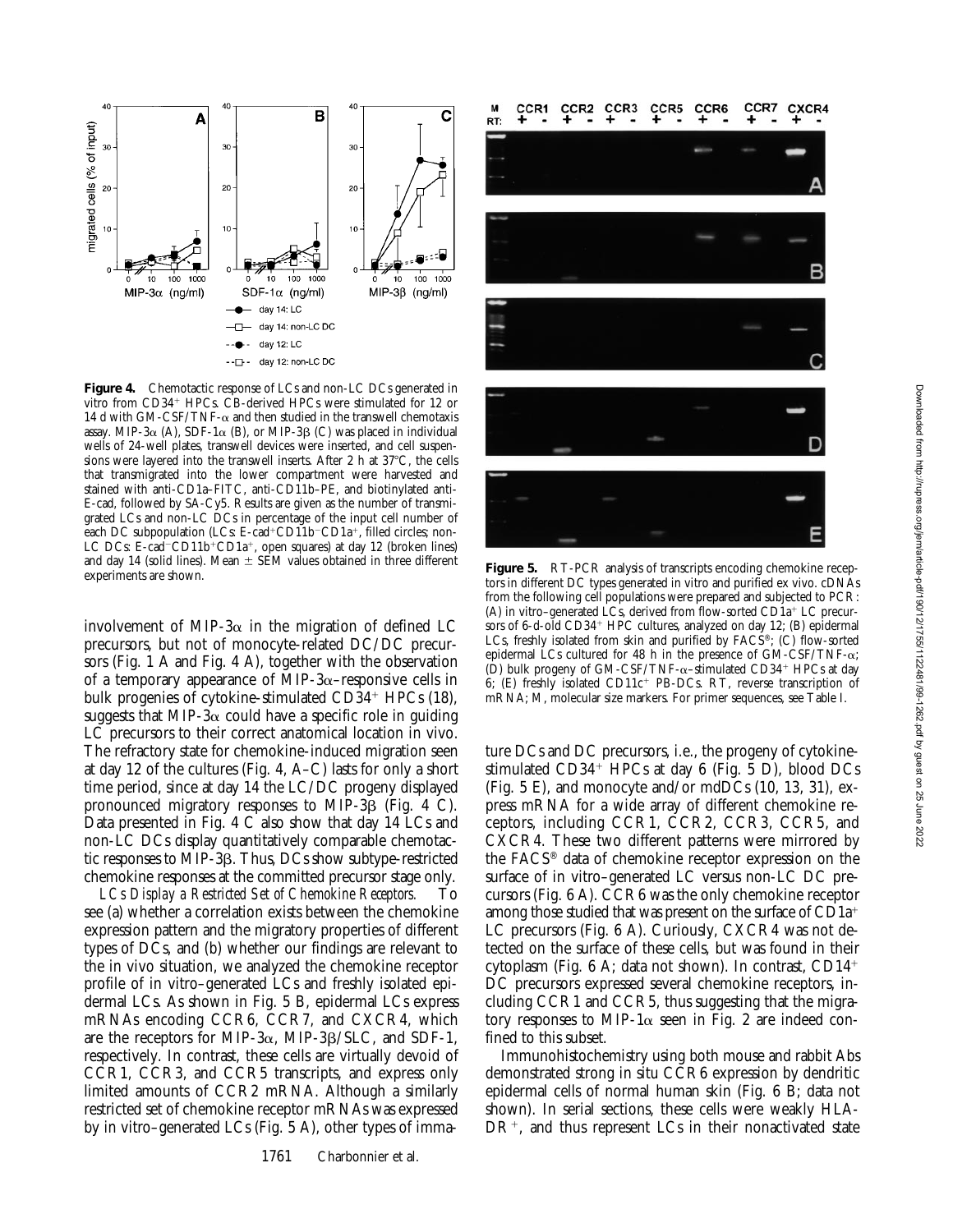

fluorescence intensity



**Figure 6.** Regulation of chemokine receptor expression during LC and non-LC DC development. (A) CD1a<sup>+</sup> LC precursors express only CCR6, whereas CD14<sup>+</sup> non-LC DC precursors display a wide array of chemokine receptors.  $\angle$ CD34<sup>+</sup> HPCs were stimulated for 6 d with  $\angle$ GM-CSF/ TNF-a, and cells were exposed simultaneously to CyChrome-labeled anti-CD1a; FITC- or PE-labeled anti-CD14; and FITC-, PE-, or biotin-conjugated anti-chemokine receptor mAbs. The binding of biotinylated mAbs was revealed by  $SA-PE$ .  $CD1a+CD14$ <sup>-</sup> LC precursors and  $CD14+CD1a$ <sup>-</sup> non-LC DC precursors were electronically gated and analyzed for their CCR1, CCR2, CCR5, CCR6, and CXCR4 expression by FACS®. Filled histograms, reactivities of antichemokine receptor mAbs; open histograms, reactivities of label-matched control mAbs. (B) Detection of CCR6-expressing cells in normal human epidermis by immunohistochemistry. CCR6 immunoreactivity is seen primarily in basal and suprabasal layers of the epidermis. Strongly immunoreactive cells (arrows) have a dendritic configuration (inset), whereas a less pronounced and granular staining pattern is observed in cells with keratinocyte-like appearance (original magnifications:  $\times 650$ ; inset,  $\times 1,600$ ). (C) Freshly isolated epidermal LCs express CCR6, but rapidly downregulate this receptor during in vitro maturation. Freshly prepared (0 h) and cultured (4 h, 20 h) LC-enriched epidermal cell suspensions were exposed to anti–B7-2–FITC, anti-CCR6–PE, and anti–HLA-DR–PerCP, and analyzed by FACS®. HLA-DR+ LCs (which homogeneously displayed CD1a; data not shown) were electronically gated and analyzed for CCR6 (filled histograms, left) and B7-2 expression (filled histograms, right); open histograms, reactivities of fluorochrome-matched isotype control mAbs.

(data not shown). In most experiments we also observed a weak, albeit distinct, granular anti-CCR6 reactivity in keratinocytes of the Malpighian layer (Fig. 6 B). Our additional finding of CCR6 mRNA in purified keratinocytes (data not shown) is indicative of receptor synthesis by these cells. CCR6 surface expression by a major subset of freshly isolated HLA-DR<sup>+</sup> CD1a<sup>+</sup> LCs was also demonstrated by FACS® (Fig. 6 C). In vitro culture of these LCs under maturation-promoting conditions resulted in a rapid loss of anti-CCR6 surface immunoreactivity that even preceded the maturation-related upregulation of the costimulatory molecule B7-2 (Fig. 6 C). These data suggest that epidermal LCs, although  $CCR6<sup>+</sup>$  in their nascent state, downregulate this receptor during the process of in situ maturation. In correlation with these results and the maturation-dependent responses of LCs to either MIP-3 $\alpha$  or MIP-3 $\beta$  (Figs. 1 and 4), we observed a complete loss of CCR6 mRNA

production with continued synthesis of CCR7 mRNA during cytokine-mediated maturation of epidermal LCs (Fig. 5 C). Similarly to CCR6 mRNA, CCR2 transcripts disappeared during the in vitro maturation of epidermal LCs, whereas the expression of CXCR4 mRNA remained unchanged (Fig. 5 C). In conclusion, it appears that immature LCs ex vivo and those generated in vitro display a similar and restricted set of chemokine receptors, and that mature cells no longer produce chemokine receptor mRNAs, with the notable exception of CCR7 and CXCR4.

In view of data published previously by Zaitseva et al. (32), the apparent lack of CCR5 mRNA expression by epidermal LCs appears surprising. Although unlikely, it is conceivable that LCs express CCR5 mRNA at levels too low to be detected by our RT-PCR assay. It is important to note that the LC-purification strategy employed here strictly excluded  $CD2^+$  and/or  $CD3^+$  skin T cells that ex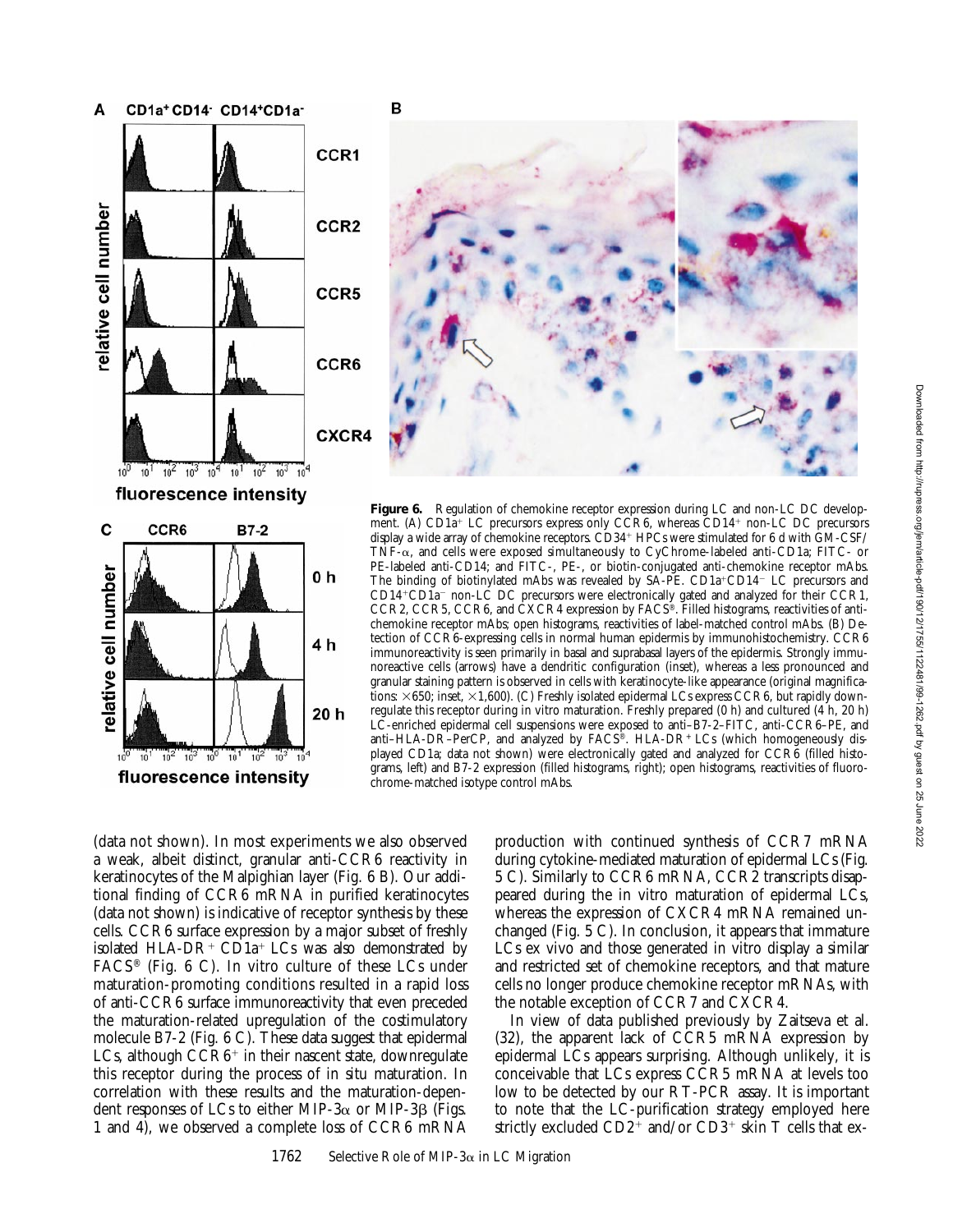press CCR5 (data not shown). Moreover, using two different mAb clones and RT-PCR, we also failed to detect CCR5 protein and mRNA expression by in vitro–generated LCs (Fig. 5 A; data not shown), but could amplify CCR5-specific transcripts from day 6 cytokine-stimulated HPCs (Fig. 5 D) and from freshly isolated and cytokinestimulated PB-DCs (Fig. 5 E; data not shown).

*MIP-3*a *is the Prime Candidate for Recruiting LC Precursors into the Epidermis.* To get information about the expression of chemokines in normal human skin and to correlate it with the chemokine receptor pattern of LC precursors, we performed immunohistochemistry and RT-PCR on frozen skin sections and FACS®-purified skin cells, respectively. Keratinocytes were found to express MIP-3 $\alpha$  mRNA (Fig. 7 I); accordingly, MIP-3 $\alpha$  immunoreactivity was seen in the basal and suprabasal layers of the epidermis (Fig. 7 A). RT-PCR revealed no MIP-3ß mRNA in isolated keratinocytes (Fig. 7 I). Together with our finding of only sparse and focal epidermal MIP-3 $\beta$  immunoreactivity (not shown), this suggests that MIP-3 $\beta$ , unlike MIP-3 $\alpha$ , is not constitutively produced in the epidermis. Conversely, we observed strongly MIP-3 $\beta$ –immunoreactive cells throughout the dermis (Fig. 7 D). SDF-1 $\alpha$  immunoreactivity was seen in the epidermis but, in contrast to MIP-3 $\alpha$ , its expression was strictly confined to the basal keratinocyte layer (Fig. 7 C). As shown in Fig. 7 E, normal human epidermis is devoid of MCP-1 immunoreactivity, an observation that finds support in a previous publication (33). Also, no MIP- $1\alpha$ , MIP-1 $\beta$ , or RANTES immunoreactivity was seen in normal epidermal keratinocytes (data not shown).

Thus, it appears that two chemokines, MIP-3 $\alpha$  and  $SDF-1\alpha$ , are produced constitutively by human keratinocytes, and therefore could both be involved in LC homing to the epidermis. Our findings that  $SDF-1\alpha$  does not attract LC precursors (Fig. 1 C) and that these cells also fail to express CXCR4 on their surface (Fig. 6 A) speak against a role of SDF-1 $\alpha$  in LC homing. Since ex vivo–purified LCs express CCR2 transcripts (Fig. 5 B), one could argue that this receptor is involved in the attraction of LCs into the epidermis. This is unlikely because (a) resting keratinocytes do not express the CCR2 ligand MCP-1 at the protein level (33; Fig. 7 E), and (b) LC precursors do not express CCR2 on their surface (Fig. 6 A), and do not migrate in response to MCP-1 (Fig. 1 B). In this context, it is noteworthy that mice genetically manipulated to express MCP-1 in the epidermis have close to normal LC numbers while accumulating dermal DCs and macrophage-like cells (34).

In conclusion, among all the chemokine–chemokine receptor pairs studied, only MIP-3 $\alpha$ –CCR6 fulfills the spatial and temporal expression, as well as function requirements, for a ligand–receptor pair responsible for LC homing to the epidermis. This is evidenced by (a) the constitutive expression of MIP-3 $\alpha$  in normal human epidermis (Fig. 7, A and I); (b) the selective in vitro chemotactic responses of  $CD1a^+$ LC precursors to MIP-3 $\alpha$  (Figs. 1 A and 3 A); (c) the expression of CCR6 by in vitro–generated LC/LC precursors (Figs. 5 A and 6 A), by skin-derived LCs (Figs. 5 B and 6 C), and by LCs in situ (Fig. 6 B); (d) the absence of

CCR6 from non-LC DCs, e.g., PB-DCs (Fig. 5 E), mdDCs (17), and dermal DCs (data not shown); and (e) the rapid loss of CCR6 surface expression during LC maturation, as illustrated by a reverse regulation of CCR6 and B7-2 expression during LC culture (Fig. 6 C), and the lack of CCR6 expression by cytokine-matured epidermal LCs (Fig. 5 C).

 $MIP-3\alpha$ , although absent from spleen and bone marrow, is also expressed in appendix, thymus, and tonsils as well as in fetal liver and lung (35–39). Curiously, in tonsils (18), skin (this study), and perhaps also in the other organs containing epithelial cells, MIP-3 $\alpha$  is expressed constitutively by ectodermal rather than bone marrow–derived cells. Because keratinocytes produce MIP-3 $\alpha$  (Fig. 7, A and I), and at the same time apparently also express CCR6 (Fig. 6 B; data not shown), it is possible that, in addition to driving LC homing, this chemokine plays a previously unrecognized autocrine role in keratinocyte homeostasis.

If MIP-3 $\alpha$  is expressed in several different organs, why do immature LCs appear only in stratified epithelia? It is conceivable that additional factors, and not MIP-3 $\alpha$  expression alone, determine whether LC precursors can populate a given organ. A prerequisite for homing into the epidermis is the emigration of LC precursors from the circulation, which, by analogy with other leukocytes, is likely to be mediated by a cascade of discrete multistep interactions with ECs (40). Organ-specific differential expression of endothelial adhesion molecules may provide an important additional source for the selectivity of LC homing into skin. The multistep adhesion paradigm may also explain how the lack of expression of leukocyte adhesion molecules, e.g., cutaneous lymphocyte-associated antigen (CLA), may be responsible for the fact that not all CCR6-bearing blood leukocytes (28) can enter the skin in response to MIP-3 $\alpha$ .

We argued above that MIP-3 $\alpha$  is ideally positioned to guide the migration of LC precursors into the epidermis, but can it also drive their emigration from blood? To do this, MIP-3 $\alpha$  would have to be associated with dermal ECs and appear on their luminal surface (41, 42). This could be achieved either by EC binding and transcytosis of keratinocyte-derived MIP-3 $\alpha$ , as has been demonstrated previously for IL-8 and RANTES (42), or by ECs themselves producing MIP-3 $\alpha$ , as was shown for other chemokines (43). Postcapillary and small venular ECs in normal human skin display MIP-3 $\alpha$  immunoreactivity (Fig. 7 H), and isolated DMECS produce MIP-3 $\alpha$  mRNA (Fig. 7 I), showing that, in addition to keratinocytes, dermal ECs also produce this chemokine under normal conditions. The lack of MIP-3 $\alpha$  mRNA in HUVECs (Fig. 7 I) underlines the sitespecific differences among ECs. Cumulatively, these findings suggest that, in addition to navigating LCs towards the epidermis, MIP-3 $\alpha$  may be the chemokine responsible for the transendothelial migration of LC precursors.

Additionally, the immunohistochemical studies revealed  $MIP-3\alpha$  and  $MIP-3\beta$  immunoreactivity to be associated with the ECs of afferent lymphatics (Fig. 7, F and G). This observation is in line with our previous in situ binding studies, which demonstrated the presence of saturable, broad specificity binding sites for CC (MCP-1, MCP-3, RANTES)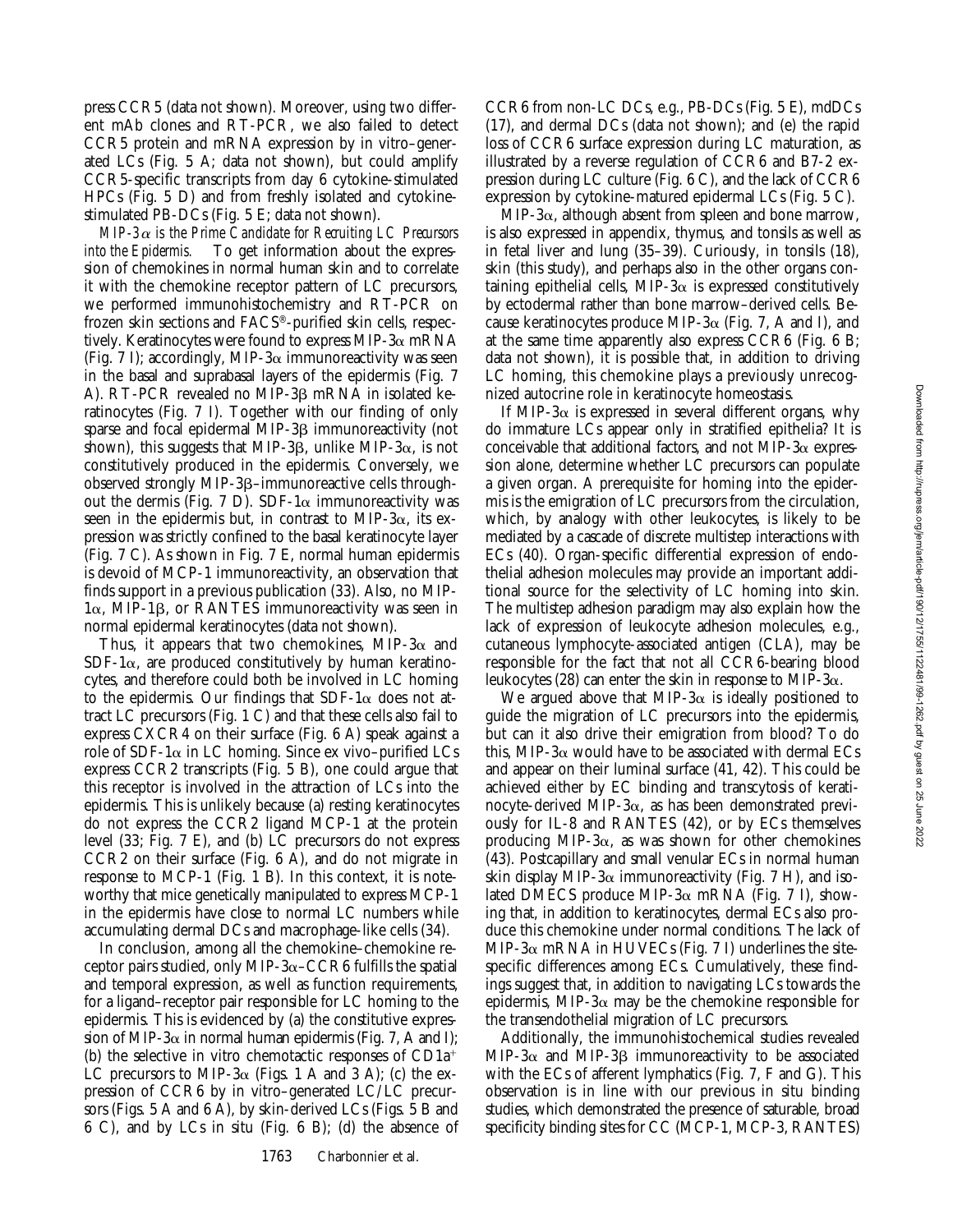

**Figure 7.** Chemokine expression in normal human skin. (A) Pronounced MIP- $3\alpha$  immunostaining of basal and suprabasal keratinocytes. (B) Rabbit Ig control staining (Ig-Co). (C) Only basal keratinocytes display SDF-1 $\alpha$  immunoreactivity. (D) No MIP-3 $\beta$ immunoreactivity is seen in the epidermis, but scattered dermal cells are stained (arrow). (E) Neither the epidermis nor the dermis reacts with anti–MCP-1 Abs. (F and G) ECs lining afferent lymphatics display MIP-3 $\beta$  and MIP-3 $\alpha$ immunoreactivity (asterisks in F and G, respectively). (H) MIP- $3\alpha$ –positive ECs lining a postcapillary venule (original magnifications: A and B,  $\times$ 1,400; C, D, and E,  $\times 900$ ; F and G,  $\times 2,100$ ; H,  $\times$ 3,000). (I) RT-PCR analysis of MIP-3 $\alpha$  and MIP-3 $\beta$  mRNA expression by keratinocytes (KC); freshly isolated (LC fresh) as well as ex vivo–matured epidermal LCs (LC cult.); fibroblasts (FB); DMECs; and HUVECs, the latter two with and without IFN-g stimulation. RT, reverse transcription of mRNA; M, molecular size markers; PC, positive control for MIP-3 $\alpha$  and MIP-3 $\beta$  mRNA expression (i.e., reverse-transcribed mRNA from tonsillar extracts, reference 14). PCR with  $\beta$ -actinspecific primers is shown (bottom; control for the cDNA content of individual samples).

but not CXC chemokines on the lymphatic ECs in human dermis (44). Additionally, SLC immunoreactivity was shown to be associated with lymphatic vessels (45). The functional significance of chemokine binding to this microanatomical location is not yet clear. It is possible that chemokines immobilized on lymphatic ECs facilitate the entry of LCs into the lymphatics or, alternatively, promote their movement within the lymphatic channels toward the draining lymph node. In both cases, the primary role is likely to be played by CCR7 ligands, since LCs at this stage of their maturation downregulate CCR6 expression.

In this study, we show that LCs display a chemokine response pattern that is much narrower than perhaps anticipated. Thus, the restricted set of chemokine receptors expressed by constitutively trafficking LCs stands in striking contrast to the very broad chemokine receptor repertoire of DCs that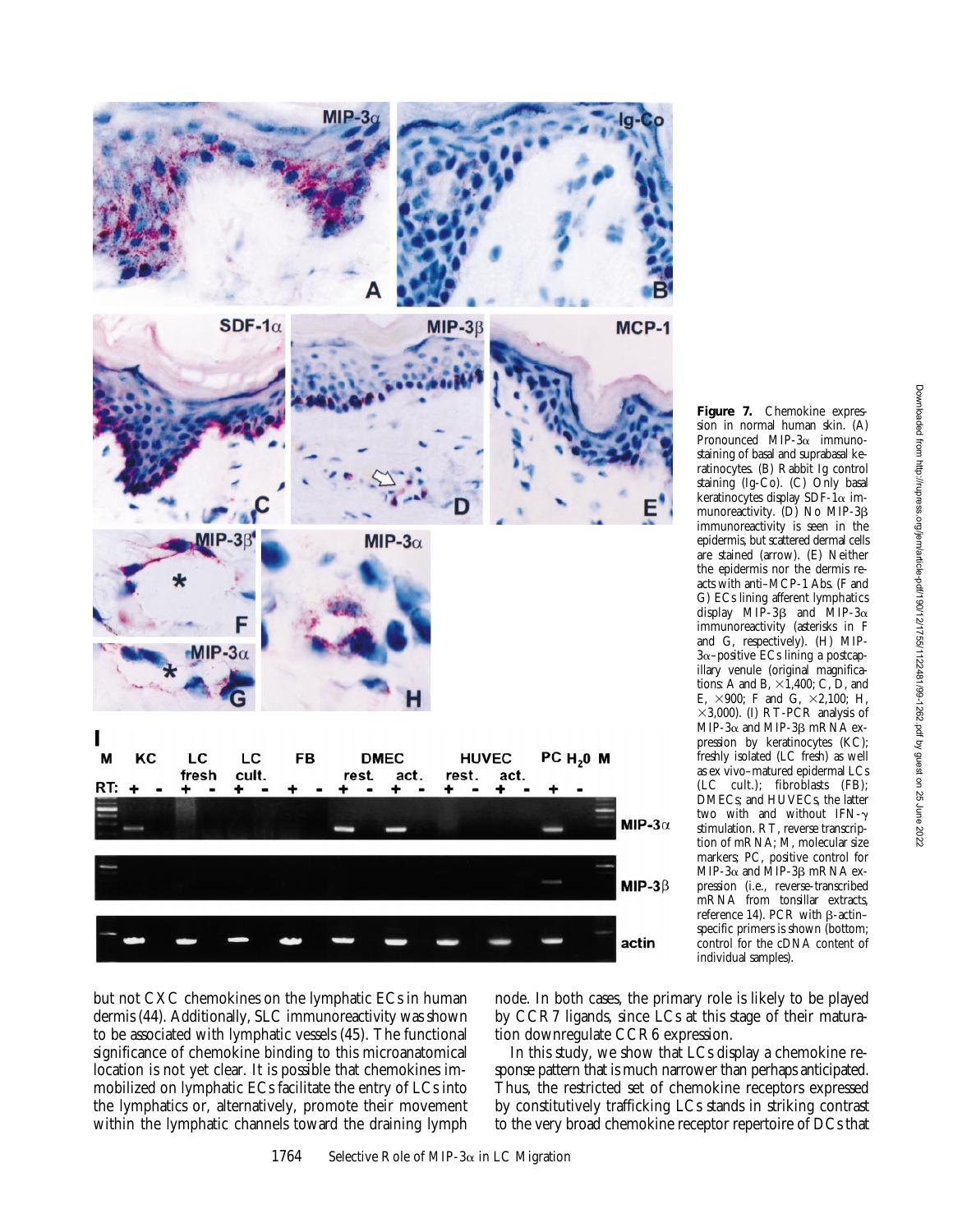appear under inflammatory conditions (5, 10, 13, 31; this study). These findings suggest a scenario where the differential behavior of two ontogenetically different DC lineages is encoded by their differential expression of chemokine receptors. One cell type, the LC, follows only one tissue-derived constitutive signal, MIP-3 $\alpha$ , and is remarkably ignorant to inflammation-related chemokine stimuli. As a result, it resides in the skin and plays a role in the homeostatic host defense. Another cell type, exemplified by the PB-DC, lacks CCR6 but displays a broad repertoire of chemokine receptors and, consequently, can home to any inflammatory site where it perpetuates or modulates the inflammatory tissue response. It also appears that the ultimate step in the DC odyssey, i.e., their migration into draining lymph nodes, follows one pattern common to all DC subtypes: LCs, non-LC DCs (this study; 18, 45), and monocyte-derived DCs (10, 13, 19, 20) start to express CCR7 and respond to MIP-3ß upon receipt of maturation-promoting stimuli. This chemokine, and probably also the alternative CCR7 ligand SLC (22, 45), may guide DCs into T cell areas of draining lymph nodes.

The skilled technical help of Erni Schwarzinger is gratefully acknowledged. We wish to thank Dr. Joshua Farber (National Institutes of Health, Bethesda, MD), Dr. Tom Schall (Chemocentrix, Mountain View, CA), and Dr. Matthias Schmudt (University of Innsbruck Medical School, Innsbruck, Austria) for donating reagents, Dr. Marion Gröger (Department of Dermatology, University of Vienna Medical School) for providing DMECs and HUVECs, and Dr. Peter Wolf Husslein (Department of Obstetrics and Gynecology, University of Vienna Medical School) for the supply of CB samples.

This work was supported in part by grants from the Austrian Ministry of Science and Transportation, and from Novartis Ltd., Basel, Switzerland. A.-S. Charbonnier was supported in part by grants from the Fondation René Touraine (France) and the Austrian Science Foundation (S06702-MED).

Address correspondence to Dieter Maurer, Division of Immunology, Allergy and Infectious Diseases, Department of Dermatology, University of Vienna Medical School, Waehringer Guertel 18-20, A-1090 Vienna, Austria. Telephone: 43-1-40-400-7769; Fax: 43-1-403-1900; E-mail: dieter.maurer@akh-wien.ac.at

*Submitted: 23 July 1999 Revised: 20 September 1999 Accepted: 28 September 1999*

## **References**

- 1. Steinman, R.M. 1991. The dendritic cell system and its role in immunogenicity. *Annu. Rev. Immunol*. 9:271–296.
- 2. Banchereau, J., and R.M. Steinman. 1998. Dendritic cells and the control of immunity. *Nature*. 392:245–252.
- 3. Stingl, G., D. Maurer, C. Hauser, and K. Wolff. 1999. The epidermis: an immunologic microenvironment. *In* Dermatology in General Medicine. Vol. 1. I.M. Freedberg, A.Z. Eisen, K. Wolff, K.F. Austen, L.A. Goldsmith, S.I. Katz, and T.B. Fitzpatrick, editors. McGraw-Hill, New York, NY. 343–370.
- 4. Maurer, D., and G. Stingl. 1999. Dendritic cells in the context of skin immunity. *In* Dendritic Cells. M.T. Lotze, and A.W. Thompson, editors. Academic Press, San Diego, CA. 111–122.
- 5. Robert, C., R.C. Fuhlbrigge, J.D. Kieffer, S. Ayehunie, R.O. Hynes, G. Cheng, S. Grabbe, U.H. von Andrian, and T.S. Kupper. 1999. Interaction of dendritic cells with skin endothelium: A new perspective of immunosurveillance. *J. Exp. Med*. 189:627–636.
- 6. Randolph, G.J., S. Beaulieu, S. Lebecque, R.M. Steinman, and W.A. Muller. 1998. Differentiation of monocytes into dendritic cells in a model of transendothelial trafficking. *Science*. 282:480–483.
- 7. Wollenberg, A., S. Kraft, D. Hanau, and T. Bieber. 1996. Immunomorphological and ultrastructural characterization of Langerhans cells and a novel, inflammatory dendritic epidermal cell (IDEC) population in lesional skin of atopic eczema. *J. Invest. Dermatol.* 106:446–453.
- 8. Baggiolini, M. 1998. Chemokines and leukocyte traffic. *Nature*. 392:565–568.
- 9. Rollins, B.J. 1997. Chemokines. *Blood*. 90:909–928.
- 10. Sallusto, F., P. Schaerli, P. Loetscher, C. Schaniel, D. Lenig, C.R. Mackay, S. Qin, and A. Lanzavecchia. 1998. Rapid and coordinated switch in chemokine receptor expression during dendritic cell maturation. *Eur. J. Immunol*. 28:2760–2769.
- 11. Sozzani, S., F. Sallusto, W. Luini, D. Zhou, L. Piemonti, P. Allavena, J. Van Damme, S. Valitutti, A. Lanzavecchia, and A. Mantovani. 1995. Migration of dendritic cells in response to formyl peptides, C5a, and a distinct set of chemokines. *J. Immunol*. 155:3292–3295.
- 12. Sozzani, S., W. Luini, A. Borate, N. Polentarutti, D. Zhou, L. Piemonti, G. D'Amico, C.A. Power, T.N.C. Wells, M. Gobbi, et al. 1997. Receptor expression and responsiveness of human dendritic cells to a defined set of CC and CXC chemokines. *J. Immunol*. 159:1993–2000.
- 13. Lin, C.L., R.M. Suri, R.A. Rahdon, J.M. Austyn, and J.A. Roake. 1998. Dendritic cell chemotaxis and transendothelial migration are induced by distinct chemokines and are regulated on maturation. *Eur. J. Immunol*. 28:4114–4122.
- 14. Rubbert, A., C. Combadiere, M. Ostrowski, J. Arthos, M. Dybul, E. Machado, M.A. Cohn, J.A. Hoxie, P.M. Murphy, A.S. Fauci, and D. Weissman. 1998. Dendritic cells express multiple chemokine receptors used as coreceptors for HIV entry. *J. Immunol*. 160:3933–3941.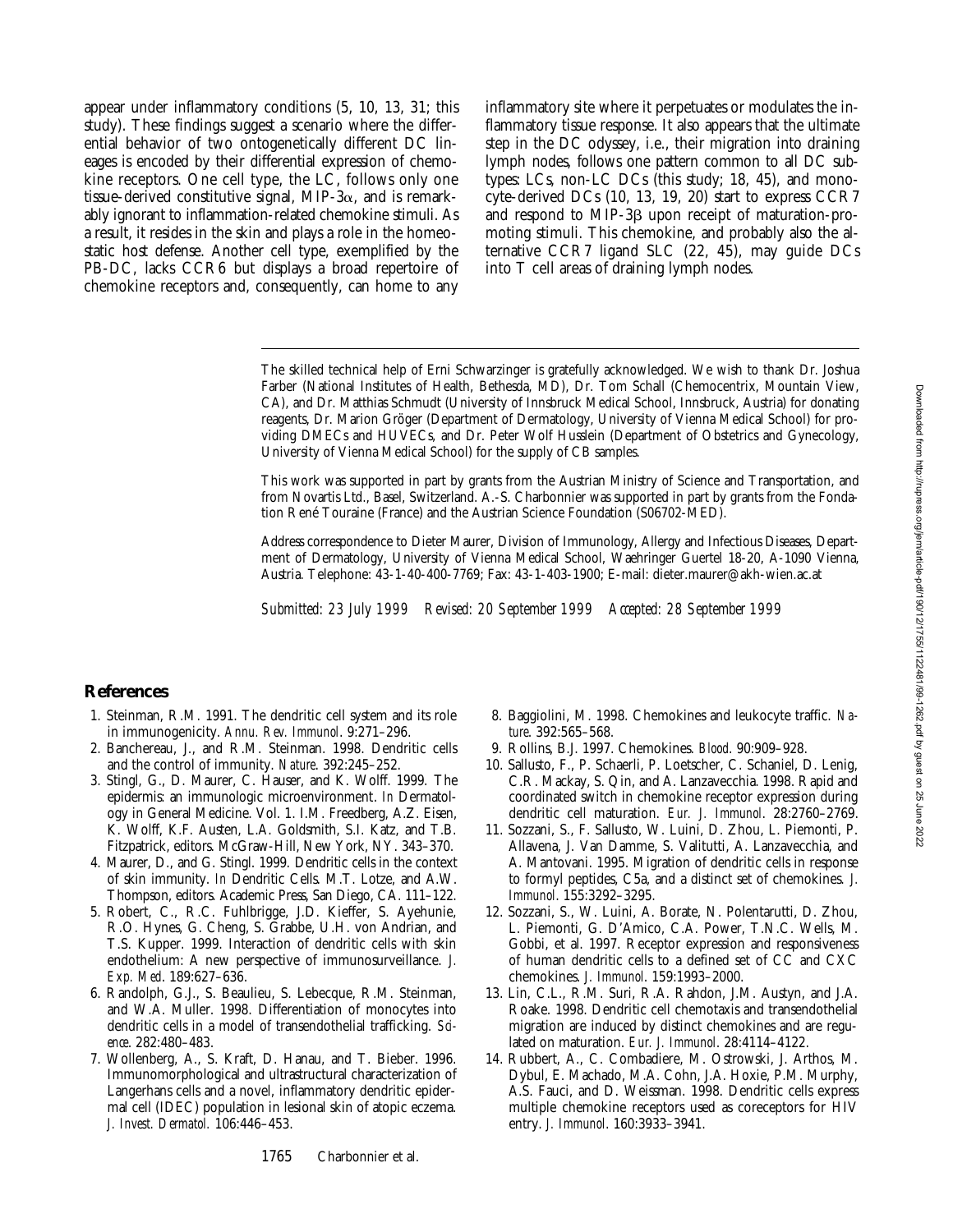- 15. Godiska, R., D. Chantry, C.J. Raport, S. Sozzani, P. Allavena, D. Leviten, A. Mantovani, and P.W. Gray. 1997. Human macrophage-derived chemokine (MDC), a novel chemoattractant for monocytes, monocyte-derived dendritic cells, and natural killer cells. *J. Exp. Med*. 185:1595–1604.
- 16. Delgado, E., V. Finkel, M. Baggiolini, C.R. Mackay, R.M. Steinman, and A. Granelli-Piperno. 1998. Mature dendritic cells respond to SDF-1, but not to several  $\beta$ -chemokines. *Immunobiology.* 198:490–500.
- 17. Greaves, D.R., W. Wang, D.J. Dairaghi, M.C. Dieu, B. de Saint-Vis, K. Franz-Bacon, D. Rossi, C. Caux, T. McClanahan, S. Gordon, et al. 1997. CCR6, a CC chemokine receptor that interacts with macrophage inflammatory protein  $3\alpha$  and is highly expressed in human dendritic cells. *J. Exp. Med*. 186:837–844.
- 18. Dieu, M.C., B. Vanbervliet, A. Vicari, J.M. Bridon, E. Oldham, S. Ait-Yahia, F. Briere, A. Zlotnik, S. Lebecque, and C. Caux. 1998. Selective recruitment of immature and mature dendritic cells by distinct chemokines expressed in different anatomic sites. *J. Exp. Med*. 188:373–386.
- 19. Sozzani, S., P. Allavena, G. D'Amico, W. Luini, G. Bianchi, M. Kataura, T. Imai, O. Yoshie, R. Bonecchi, and A. Mantovani. 1998. Differential regulation of chemokine receptors during dendritic cell maturation: a model for their trafficking properties. *J. Immunol*. 161:1083–1086.
- 20. Yanagihara, S., E. Komura, J. Nagafune, H. Watarai, and Y. Yamaguchi. 1998. EBI1/CCR7 is a new member of dendritic cell chemokine receptor that is up-regulated upon maturation. *J. Immunol*. 161:3096–3102.
- 21. Sallusto, F., and A. Lanzavecchia. 1999. Mobilizing dendritic cells for tolerance, priming, and chronic inflammation. *J. Exp. Med.* 189:611–614.
- 22. Gunn, M.D., S. Kyuwa, C. Tam, T. Kakiuchi, A. Matsuzawa, L.T. Williams, and H. Nakano. 1999. Mice lacking expression of secondary lymphoid organ chemokine have defects in lymphocyte homing and dendritic cell localization. *J. Exp. Med.* 189:451–460.
- 23. O'Doherty, U., M. Peng, S. Gezelter, W.J. Swiggard, M. Betjes, N. Bhardwaj, and R.M. Steinman. 1994. Human blood contains two subsets of dendritic cells, one immunologically mature, and the other immature. *Immunology*. 82:487–493.
- 24. Kohrgruber, N., N. Halanek, M. Gröger, D. Winter, K. Rappersberger, M. Schmitt-Egenolf, G. Stingl, and D. Maurer. 1999. Survival, maturation, and function of  $CD11c$ <sup>-</sup> and  $CD11c<sup>+</sup>$  peripheral blood dendritic cells are differentially regulated by cytokines. *J. Immunol.* 163:3250–3259.
- 25. Petzelbauer, P., J.R. Bender, J. Wison, and J.S. Pober. 1993. Heterogeneity of dermal microvascular endothelial cell antigen expression and cytokine responsiveness in situ and in cell culture. *J. Immunol.* 151:5062–5072.
- 26. Bleul, C.C., M. Farzan, H. Choe, C. Parolin, I. Clark-Lewis, J. Sodroski, and T.A. Springer. 1996. The lymphocyte chemoattractant SDF-1 is a ligand for LESTR/fusin and blocks HIV-1 entry. *Nature*. 382:829–832.
- 27. Rot, A., L.E. Henderson, T.D. Copeland, and E.J. Leonard. 1987. A new series of ligands for the human formyl peptide receptor. Tetrapeptides with high chemotactic potency and efficacy. *Proc. Natl. Acad. Sci. USA.* 88:7967–7971.
- 28. Liao, F., R.L. Rabin, C.S. Smith, G. Sharma, T.B. Nutman, and J.M. Farber. 1999. CC chemokine receptor 6 is expressed on diverse memory subsets of T cells and determines responsiveness to macrophage inflammatory protein 3 alpha. *J. Immunol.* 162:186–194.
- 29. Caux, C., B. Vanbervliet, C. Massacrier, C. Dezutter-Dam-

buyant, B. de Saint-Vis, C. Jacquet, K. Yoneda, S. Imamura, D. Schmitt, and J. Banchereau. 1996. CD34+ hematopoietic progenitors from human cord blood differentiate along two independent dendritic cell pathways in response to  $GM-CSF+$ TNFa. *J. Exp. Med*. 184:695–706.

- 30. Kim, C.H., and H.E. Broxmeyer. 1998. In vitro behavior of hematopoietic progenitor cells under the influence of chemoattractants: stromal cell-derived factor-1, steel factor, and bone marrow environment. *Blood*. 91:100–110.
- 31. Ayehunie, S., E.A. Garcia-Zepeda, J.A. Hoxie, R. Horuk, T.S. Kupper, A.D. Luster, and R.M. Ruprecht. 1997. Human immunodeficiency virus-1 entry into purified blood dendritic cells through CC and CXC chemokine coreceptors. *Blood*. 90:1379–1386.
- 32. Zaitseva, M., A. Blauvelt, S. Lee, C.K. Lapham, V. Klaus-Kovtun, H. Mostowski, J. Manischewitz, and H. Golding. 1997. Expression and function of CCR5 and CXCR4 on human Langerhans cells and macrophages: implication for HIV primary infection. *Nat. Med*. 3:1369–1375.
- 33. Barker, J.N., M.L. Jones, C.L. Swenson, V. Sarma, R.S. Mitra, P.A. Ward, K.J. Johnson, J.C. Fantone, V.M. Dixit, and B.J. Nickoloff. 1991. Monocyte chemotaxis and activating factor production by keratinocytes in response to IFNgamma. *J. Immunol.* 146:1192–1197.
- 34. Nakamura, K., I.R. Williams, and T.S. Kupper. 1995. Keratinocyte-derived monocyte chemoattractant protein 1 (MCP-1): analysis in a transgenic model demonstrates MCP-1 can recruit dendritic and Langerhans cells to skin. *J. Invest. Dermatol*. 105:635–643.
- 35. Hieshima, K., T. Imai, G. Opdenakker, J. Van Damme, J. Kusuda, H. Tei, Y. Sakaki, K. Takatsuki, R. Miura, O. Yoshie, and H. Nomiyama. 1997. Molecular cloning of a novel human CC chemokine liver and activation-regulated chemokine (LARC) expressed in liver. Chemotactic activity for lymphocytes and gene localization on chromosome 2. *J. Biol. Chem*. 272:5846–5853.
- 36. Rossi, D.L., A.P. Vicari, K. Franz-Bacon, T.K. McClanahan, and A. Zlotnik. 1997. Identification through bioinformatics of two new macrophage proinflammatory human chemokines: MIP-3 $\alpha$  and MIP-3 $\beta$ . *J. Immunol.* 158:1033-1036.
- 37. Hromas, R., P.W. Gray, D. Chantry, R. Godiska, M. Krathwohl, K. Fife, G.I. Bell, J. Takeda, S. Aronica, M. Gordon, et al. 1997. Cloning and characterization of exodus, a novel b-chemokine. *Blood*. 89:3315–3322.
- 38. Baba, M., T. Imai, M. Nishimura, M. Kakizaki, S. Takagi, K. Hieshima, H. Nomiyama, and O. Yoshie. 1997. Identification of CCR6, the specific receptor for a novel lymphocyte-directed CC chemokine LARC. *J. Biol. Chem*. 272:14893–14898.
- 39. Varona, R., A. Zaballos, J. Gutierrez, P. Martin, F. Roncal, J.P. Albar, C. Ardavin, and G. Marquez. 1998. Molecular cloning, functional characterization and mRNA expression analysis of the murine chemokine receptor CCR6 and its specific ligand MIP-3 alpha. *FEBS Lett.* 440:188–194.
- 40. Butcher, E.C., and L.J. Picker. 1996. Lymphocyte homing and homeostasis. *Science*. 272:60–66.
- 41. Rot, A. 1992. Endothelial cell binding of NAP-1/IL-8: role in neutrophil emigration. *Immunol. Today*. 13:291–294.
- 42. Middleton, J., S. Neil, J. Wintle, I. Clark-Lewis, H. Moore, C. Lam, M. Auer, E. Hub, and A. Rot. 1997. Transcytosis and surface presentation of IL-8 by venular endothelial cells. *Cell*. 91:385–395.
- 43. Wolff, B., A. Burns, J. Middleton, and A. Rot. 1998. Endothelial cell "memory" of inflammatory stimulation: human venular endothelial cells store interleukin 8 in Weibel-Palade